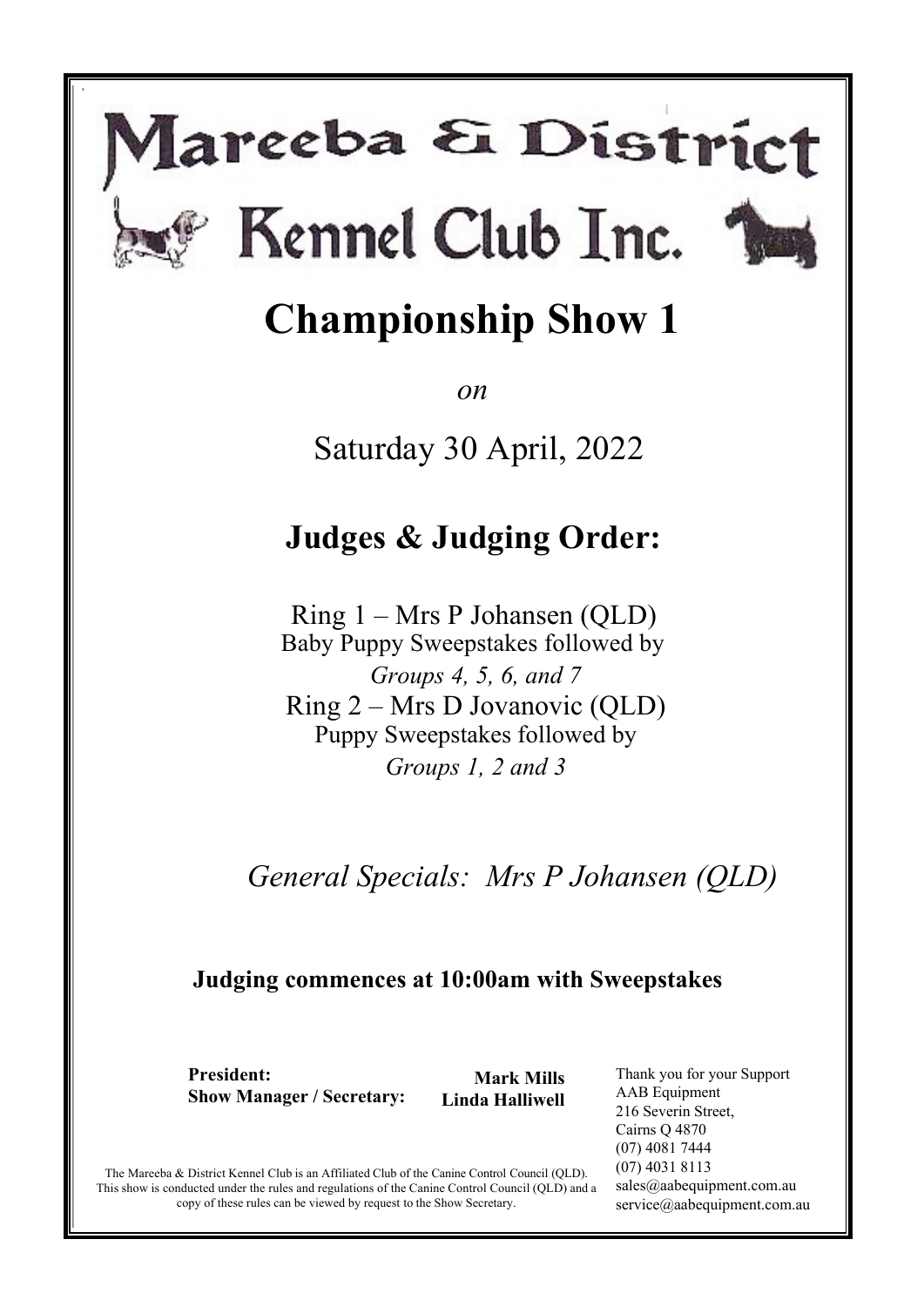# **Baby Puppy Sweepstakes - Judge: Mrs Patrice Johansen (QLD)**

|                                        | 46<br>91<br>64<br>2nd<br>3rd                                          | 1st |  |  |  |  |  |  |
|----------------------------------------|-----------------------------------------------------------------------|-----|--|--|--|--|--|--|
| Poodle (Toy)                           | Pitcher, T: EVOQUE SIR CHOCOLATE RIPPLE 4100364002 17-11-2021         | 147 |  |  |  |  |  |  |
| Dogue de Bordeaux                      | Taylor, C: NORTHENSTARR FURST LOVE 4100366081 08-01-2022              | 117 |  |  |  |  |  |  |
| Australian Kelpie                      | Shaw, J: QDOS MILLAA MILLAA TOOTSIE 2100575206 21-11-2021             | 91  |  |  |  |  |  |  |
| <b>Petit Basset Griffon</b><br>Vendeen | West/Cooney: BONDESTIN FASHION AND FAME 4100366243 31-12-2021         | 83  |  |  |  |  |  |  |
| Afghan Hound                           | Heritage, M: SETTERUP MUTTERING N MUMBLING (AI) 2100580973 30-01-2022 | 77  |  |  |  |  |  |  |
| English Springer<br>Spaniel            | Dixon, A: BEACHSPRINGS BETTY BEA 4100366692 27-12-2021                | 64  |  |  |  |  |  |  |
| English Springer<br>Spaniel            | Dixon, A: LARONA UNDER FIRE 4100366630 13-12-2021                     | 61  |  |  |  |  |  |  |
| Fox Terrier (Smooth)                   | Mills, S, M & B: CLAYCO COLOUR ME BAD 9100012765 01-01-2022           | 46  |  |  |  |  |  |  |
| Italian Greyhound                      | Grimes, D: GALIG BLONDE BOMBSHELL 4100366421 30-12-2021               | 16  |  |  |  |  |  |  |
| Italian Greyhound                      | Grimes, D: KOSMOS BLACK TIE AFFAIR 8010007440 14-12-2021              | 13  |  |  |  |  |  |  |
| Havanese                               | Stone, R & T: HASHKI TSIMIKAS 2100579006 25-01-2022                   |     |  |  |  |  |  |  |
| Havanese                               | Stone, R & T: HASHKI SALAH 2100579013 23-01-2022                      | 9   |  |  |  |  |  |  |
|                                        |                                                                       |     |  |  |  |  |  |  |

# **Puppy Sweepstakes - Judge: Mrs Dianne Jovanovic (QLD)**

| 1st | 85<br>153<br>2nd                                                                              | 3rd |                            |  |  |  |  |  |
|-----|-----------------------------------------------------------------------------------------------|-----|----------------------------|--|--|--|--|--|
| 153 | Kersevani, L: FOLKVAR CALAVERA 4100363244 30-10-2021                                          |     | Xoloitzcuintle<br>Standard |  |  |  |  |  |
| 97  | Australian Stumpy Tail<br>Risdale, M: CUMBYDENE BAILEYANA 4100353377 22-05-2021<br>Cattle Dog |     |                            |  |  |  |  |  |
| 96  | Hardcastle, E: TRUBLUMATE LITTLE BIT OF MAGIC 4100358714 30-06-2021<br>Australian Shepherd    |     |                            |  |  |  |  |  |
| 94  | Cunningham/Hardcastle: COMEBY MASTER OF ALL 4100361856 03-09-2021<br>Australian Shepherd      |     |                            |  |  |  |  |  |
| 85  | Webster, A & S: CHILOLO BM GOLD DUST WOMAN (AI) 4100358772 14-07-2021<br>Rhodesian Ridgeback  |     |                            |  |  |  |  |  |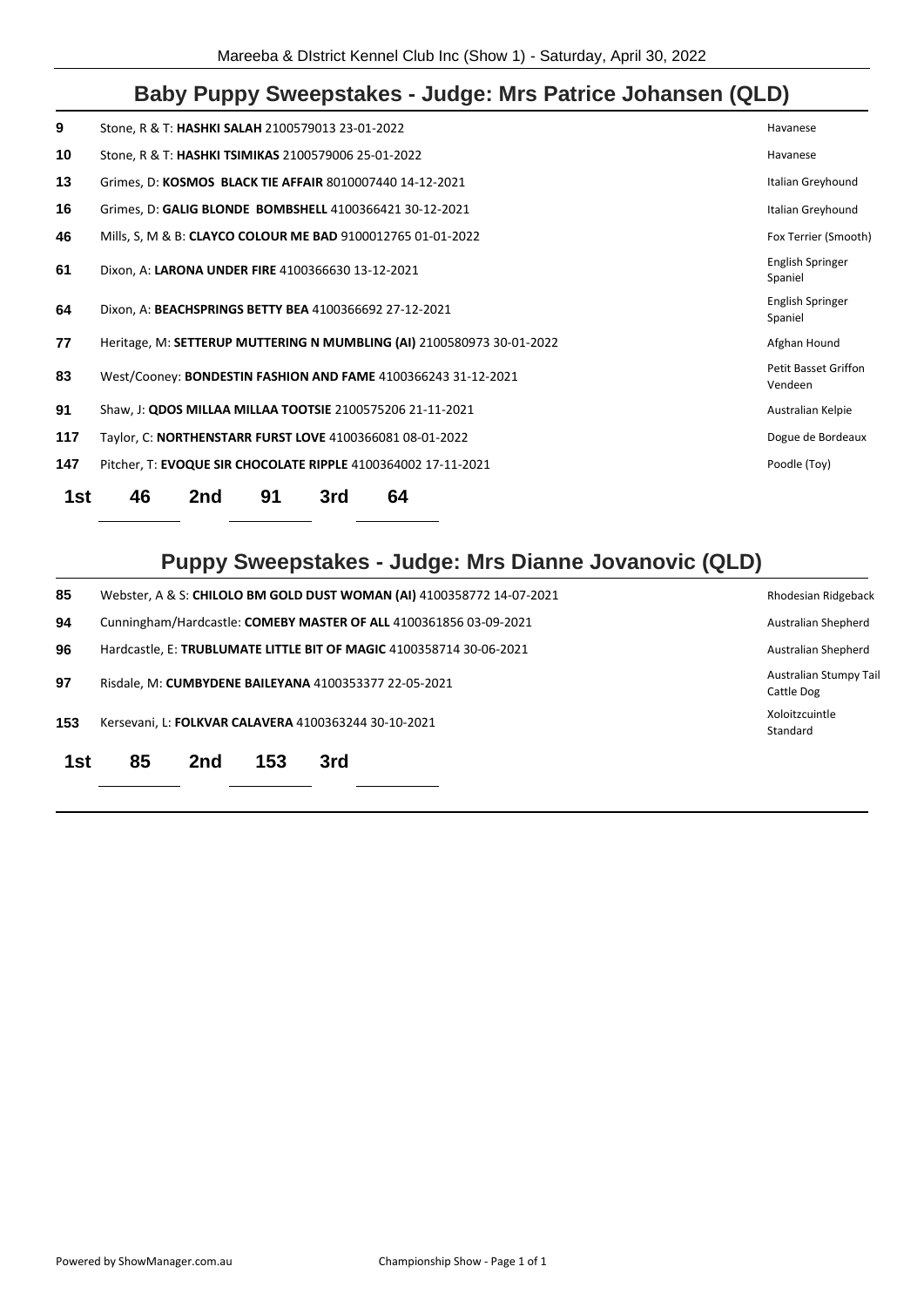|                                                                                                                    | <b>Group 1 - Toy Group</b>                          |                     |      |                                                                                                                 | Ch                                                                                                         | 11                                    | Pts | 7                                                                                                             | <b>Res</b>                                          | 12                                                                                                     |                                                        |
|--------------------------------------------------------------------------------------------------------------------|-----------------------------------------------------|---------------------|------|-----------------------------------------------------------------------------------------------------------------|------------------------------------------------------------------------------------------------------------|---------------------------------------|-----|---------------------------------------------------------------------------------------------------------------|-----------------------------------------------------|--------------------------------------------------------------------------------------------------------|--------------------------------------------------------|
|                                                                                                                    | 2 - Mrs Dianne Jovanovic (QLD)                      |                     |      |                                                                                                                 | <b>BOB</b>                                                                                                 | 8 Dog                                 | Pts | 8                                                                                                             |                                                     | R/Up 11 Bitch                                                                                          |                                                        |
| <b>Start Time:</b>                                                                                                 |                                                     |                     |      |                                                                                                                 |                                                                                                            |                                       |     |                                                                                                               | <b>Italian Greyhound</b>                            |                                                                                                        |                                                        |
|                                                                                                                    |                                                     |                     |      |                                                                                                                 |                                                                                                            | Class 1 - Baby Puppy Dog              |     |                                                                                                               |                                                     |                                                                                                        |                                                        |
|                                                                                                                    |                                                     | <b>Bichon Frise</b> |      |                                                                                                                 | 13                                                                                                         |                                       |     |                                                                                                               |                                                     |                                                                                                        | Grimes, D: KOSMOS BLACK TIE AFFAIR 8010007440 14-12-   |
| 1                                                                                                                  | Class 5 - Intermediate Dog                          |                     |      | Waszkiewicz, I: CH. POUDRETTE JABEAU 4100328163 14-                                                             | $1st*$                                                                                                     |                                       |     |                                                                                                               |                                                     | 2021: Aust Ch Galig Tart In A Tux - Kosmos Arabesque                                                   |                                                        |
| $1st*$                                                                                                             | 09-2019: Ch Poudrette Charlies Pride - Ch Pinefield |                     |      |                                                                                                                 |                                                                                                            | <b>Class 10 - Australian Bred Dog</b> |     |                                                                                                               |                                                     |                                                                                                        |                                                        |
|                                                                                                                    | Shantillylace                                       |                     |      |                                                                                                                 | 14                                                                                                         |                                       |     |                                                                                                               |                                                     | Grimes, D: FOSCHIA VIOLA MY BLUE HEAVAN 4100330467                                                     |                                                        |
| Ch                                                                                                                 | 1<br>Pts                                            | 6                   |      |                                                                                                                 | $1st*$                                                                                                     |                                       |     |                                                                                                               |                                                     | 18-12-2019: Aust Ch Furperson Bringer Of The Light - Aust                                              |                                                        |
|                                                                                                                    | Class 3a - Puppy Bitch                              |                     |      |                                                                                                                 |                                                                                                            | Ch Funhound Heaven Sent               |     |                                                                                                               |                                                     |                                                                                                        |                                                        |
| $\overline{2}$                                                                                                     |                                                     |                     |      | Waszkiewicz, I: EASTVALANNA LADY SHAKIRA 4100354421                                                             | 15                                                                                                         | Class 11 - Open Dog                   |     |                                                                                                               |                                                     |                                                                                                        |                                                        |
| $1st^*$                                                                                                            | Imp Nz                                              |                     |      | 17-05-2021: Ch Poudrette Lord Loxley - Jjoyau Just In Love                                                      | 1st                                                                                                        |                                       |     |                                                                                                               |                                                     | Dixon, A & T: FURPERSON THRUTHE LOOKINGGLASS<br>4100300733 21-11-2017: Furperson Tipsy Turvy - Glaucia |                                                        |
| Ch                                                                                                                 | $\mathbf{2}$<br><b>Pts</b>                          |                     |      |                                                                                                                 |                                                                                                            | Forum Romanum (Imp Pol)               |     |                                                                                                               |                                                     |                                                                                                        |                                                        |
| <b>BOB</b>                                                                                                         | 1 Dog                                               |                     |      | Pts 7 R/Up 2 Bitch                                                                                              | Ch                                                                                                         | 14                                    | Pts | $7^{\circ}$                                                                                                   | Res                                                 | 15                                                                                                     |                                                        |
|                                                                                                                    |                                                     |                     |      |                                                                                                                 |                                                                                                            | Class 1a - Baby Puppy Bitch           |     |                                                                                                               |                                                     |                                                                                                        |                                                        |
|                                                                                                                    | <b>Cavalier King Charles Spaniel</b>                |                     |      |                                                                                                                 | 16                                                                                                         |                                       |     |                                                                                                               |                                                     | Grimes, D: GALIG BLONDE BOMBSHELL 4100366421 30-                                                       |                                                        |
|                                                                                                                    | Class 9 - State Bred Dog                            |                     |      |                                                                                                                 | 1st                                                                                                        |                                       |     |                                                                                                               |                                                     | 12-2021: Foschiaviola Seers Vision - Galig Endless Emotions                                            |                                                        |
| 3                                                                                                                  |                                                     |                     |      | Lazzarich, A: AUST CH.TRYRICH I AM THE WANDERER<br>4100318292 18-01-2019: Touch O'magic From Droleus -          |                                                                                                            | Class 4a - Junior Bitch               |     |                                                                                                               |                                                     |                                                                                                        |                                                        |
| $1st*$                                                                                                             | Tryrich Mistress Tui                                |                     |      |                                                                                                                 | 17                                                                                                         |                                       |     |                                                                                                               |                                                     |                                                                                                        | Dixon, A & T: TRYRICH IRISH EYES ARE SMILIN 4100352033 |
|                                                                                                                    | Class 11 - Open Dog                                 |                     |      |                                                                                                                 | $1st*$                                                                                                     | Zanbellia Raindrops On Roses          |     |                                                                                                               |                                                     | 17-03-2021: Aust.Ch Samutra Jt Nickodemous - Aust Ch.                                                  |                                                        |
| 4                                                                                                                  |                                                     |                     |      | Perkiss, T & K: CH TIKIMI THE POWER N THE PASSION                                                               |                                                                                                            | Class 5a - Intermediate Bitch         |     |                                                                                                               |                                                     |                                                                                                        |                                                        |
| $1st*$                                                                                                             | <b>Edenridge Flirting With Fire</b>                 |                     |      | 2100449982 30-03-2016: Ch Edenridge Power Of One -                                                              | 18                                                                                                         |                                       |     |                                                                                                               |                                                     | Grimes, D: FOSCHIA VIOLA LILLA PORTIA 4100341596 26-                                                   |                                                        |
| 5                                                                                                                  |                                                     |                     |      | Williams, P: CH KASPYAN LORD THOWRA 4100303389 16-                                                              | $1st*$                                                                                                     |                                       |     |                                                                                                               |                                                     | 08-2020: Aust Ch Furperson Bringer Of The Light - Aust Ch                                              |                                                        |
| 2nd                                                                                                                | 02-2018: Moonvale Anton - Ch Dunsfold Tutaia        |                     |      |                                                                                                                 | 49                                                                                                         | <b>Funhund Heaven Sent</b>            |     |                                                                                                               |                                                     |                                                                                                        | Lazzarich, A: TRYRICH FOUR WHITE SOCKS 4100340193 15-  |
|                                                                                                                    |                                                     |                     |      |                                                                                                                 | Absent                                                                                                     |                                       |     |                                                                                                               |                                                     | 07-2020: Ch.Samitra Jt Nickodemus - Ch.Zanbellia                                                       |                                                        |
| Ch                                                                                                                 | 4<br>Pts                                            | $8^{\circ}$         | Res  |                                                                                                                 |                                                                                                            | Raindrops On Roses                    |     |                                                                                                               |                                                     |                                                                                                        |                                                        |
|                                                                                                                    | Class 2a - Minor Puppy Bitch                        |                     |      |                                                                                                                 |                                                                                                            | Class 9a - State Bred Bitch           |     |                                                                                                               |                                                     |                                                                                                        |                                                        |
| 6<br>Williams, P: KASPYAN TANNA IM COOL 4100361401 29-08-<br>2021: Kabob Cool Enuff - Ch Kaspyan Drivin Miss Daisy |                                                     |                     | 20   |                                                                                                                 |                                                                                                            |                                       |     | Grimes, D: FOSCHIA VIOLA ROSASERIPHINA 4100330466<br>18-12-2019: Aust Chfurperson Bringer Of The Light - Aust |                                                     |                                                                                                        |                                                        |
| $1st*$                                                                                                             |                                                     |                     |      |                                                                                                                 | $1st*$                                                                                                     | Ch Funhound Heaven Sent               |     |                                                                                                               |                                                     |                                                                                                        |                                                        |
|                                                                                                                    | Class 3a - Puppy Bitch                              |                     |      |                                                                                                                 | 21                                                                                                         |                                       |     |                                                                                                               |                                                     | Mulholland/Elliott-Dixon: FUNHUND RIDIKS MAGICAL                                                       |                                                        |
| 7                                                                                                                  |                                                     |                     |      | Williams, P: KASPYAN LOLA ON THE ICE 4100361402 29-08-<br>2021: Kabob Cool Enuff - Ch Kaspyan Drivin Miss Daisy | 2nd                                                                                                        | - Samurtra Stardust Dusty             |     |                                                                                                               |                                                     |                                                                                                        | MASQUE 4100341439 01-09-2020: Ch Shantiah All Fired Up |
| $1st^*$                                                                                                            |                                                     |                     |      |                                                                                                                 |                                                                                                            | Class 11a - Open Bitch                |     |                                                                                                               |                                                     |                                                                                                        |                                                        |
| Ch                                                                                                                 | 6<br>Pts                                            | 7                   | Res  | $\epsilon$                                                                                                      | 22                                                                                                         |                                       |     |                                                                                                               |                                                     | Elliott-Dixon, T: AUST. CH.FUNHUND SOLAR ECCLIPS                                                       |                                                        |
| <b>BOB</b>                                                                                                         | 4 Dog<br>Pts                                        | 10                  | R/Up | 3 Dog                                                                                                           | 4100317874 24-01-2019: Aust.Ch Furperson For<br>$1st*$<br>Romanums Delight - Aust. Ch Furperson Angel Dust |                                       |     |                                                                                                               |                                                     |                                                                                                        |                                                        |
|                                                                                                                    |                                                     |                     |      |                                                                                                                 | 23                                                                                                         |                                       |     |                                                                                                               |                                                     | Grimes, D: FOSCHIA VIOLA DIVA ANGELICA 4100330468                                                      |                                                        |
|                                                                                                                    |                                                     | <b>Havanese</b>     |      |                                                                                                                 | 2nd                                                                                                        |                                       |     |                                                                                                               |                                                     | 18-12-2019: Aust Ch Furperson Bringer Of The Light - Aust                                              |                                                        |
|                                                                                                                    | Class 9 - State Bred Dog                            |                     |      |                                                                                                                 |                                                                                                            |                                       |     | Ch Funhound Heaven Sent                                                                                       |                                                     |                                                                                                        |                                                        |
| 8                                                                                                                  |                                                     |                     |      | Henderson, A: CH KARAJULE JASPER MAGIC 4100329820<br>09-11-2019: Ch Seasidepak Our Boy Bundy - Ch Terrabella    | Ch                                                                                                         | 22                                    | Pts | 11                                                                                                            | Res                                                 | 20                                                                                                     |                                                        |
| $1st*$                                                                                                             | Maggie May                                          |                     |      |                                                                                                                 |                                                                                                            | BOB 22 Bitch Pts                      |     | 13                                                                                                            |                                                     | R/Up 20 Bitch                                                                                          |                                                        |
| Ch                                                                                                                 | 8<br>Pts                                            | 6                   |      |                                                                                                                 |                                                                                                            |                                       |     | <b>Lowchen</b>                                                                                                |                                                     |                                                                                                        |                                                        |
|                                                                                                                    | Class 1a - Baby Puppy Bitch                         |                     |      |                                                                                                                 |                                                                                                            | Class 1 - Baby Puppy Dog              |     |                                                                                                               |                                                     |                                                                                                        |                                                        |
| 9                                                                                                                  |                                                     |                     |      | Stone, R & T: HASHKI SALAH 2100579013 23-01-2022: Sup.                                                          | 24                                                                                                         |                                       |     |                                                                                                               |                                                     | Darling, F: PACEAWAY DANCE IN THE ROAR 4100366437                                                      |                                                        |
| $1st*$                                                                                                             | Ch. Auskrest Elusive Effect - Kalville Sweet Love   |                     |      |                                                                                                                 | $1st*$                                                                                                     |                                       |     |                                                                                                               |                                                     | 27-12-2021: Paceaway Riverdance - Trisdacec Angel In The                                               |                                                        |
| 10                                                                                                                 |                                                     |                     |      | Stone, R & T: HASHKI TSIMIKAS 2100579006 25-01-2022:                                                            |                                                                                                            | Roar                                  |     |                                                                                                               |                                                     |                                                                                                        |                                                        |
| 2nd                                                                                                                |                                                     |                     |      | Ch. Hashki Turn The Tables - Ch. Hashki New Girl In Town                                                        | 25                                                                                                         | Class 10a - Australian Bred Bitch     |     |                                                                                                               |                                                     | Graham, B & W: SUP CH. PACEAWAY PARTIDANCE                                                             |                                                        |
|                                                                                                                    |                                                     |                     |      |                                                                                                                 | $1st*$                                                                                                     |                                       |     |                                                                                                               |                                                     | 4100302935 18-01-2018: Ch Paceaway Jax Lantern - Ch                                                    |                                                        |
| 11                                                                                                                 | Class 5a - Intermediate Bitch                       |                     |      | Henderson, A: KARAJULE SWEET OREO 4100329745 06-11-                                                             |                                                                                                            |                                       |     | Paceaway All That Sparkles                                                                                    |                                                     |                                                                                                        |                                                        |
| $1st*$                                                                                                             |                                                     |                     |      | 2019: Ch Seasidepak Our Boy Bundy - Ch Terrabella Kimba                                                         |                                                                                                            | BOB-Ch 25 Bitch Pts                   |     | 6                                                                                                             |                                                     |                                                                                                        |                                                        |
|                                                                                                                    |                                                     |                     |      |                                                                                                                 |                                                                                                            |                                       |     |                                                                                                               |                                                     |                                                                                                        |                                                        |
|                                                                                                                    | Class 10a - Australian Bred Bitch                   |                     |      |                                                                                                                 |                                                                                                            |                                       |     | <b>Papillon</b>                                                                                               |                                                     |                                                                                                        |                                                        |
| 12                                                                                                                 |                                                     |                     |      | Henderson, A: KARAJULE SWEET TOFFEE 4100329744 06-                                                              | 26                                                                                                         | Class 2a - Minor Puppy Bitch          |     |                                                                                                               |                                                     | Driemel, S & K: KARSTALEE GIRLS GOT RHYTHM                                                             |                                                        |
| 11-2019: Ch Seasidepak Our Boy Bundy - Ch Terrabella<br>$1st*$<br>Kimba                                            |                                                     |                     |      | $1c+1$                                                                                                          |                                                                                                            |                                       |     |                                                                                                               | 4100362080 01-10-2021: Ch Bodebi Rhythm N Goodvibes |                                                                                                        |                                                        |

4100362080 01-10-2021: Ch Bodebi Rhythm N Goodvibes (Imp Uk) - Jayjess Feather In The Wind **1st\***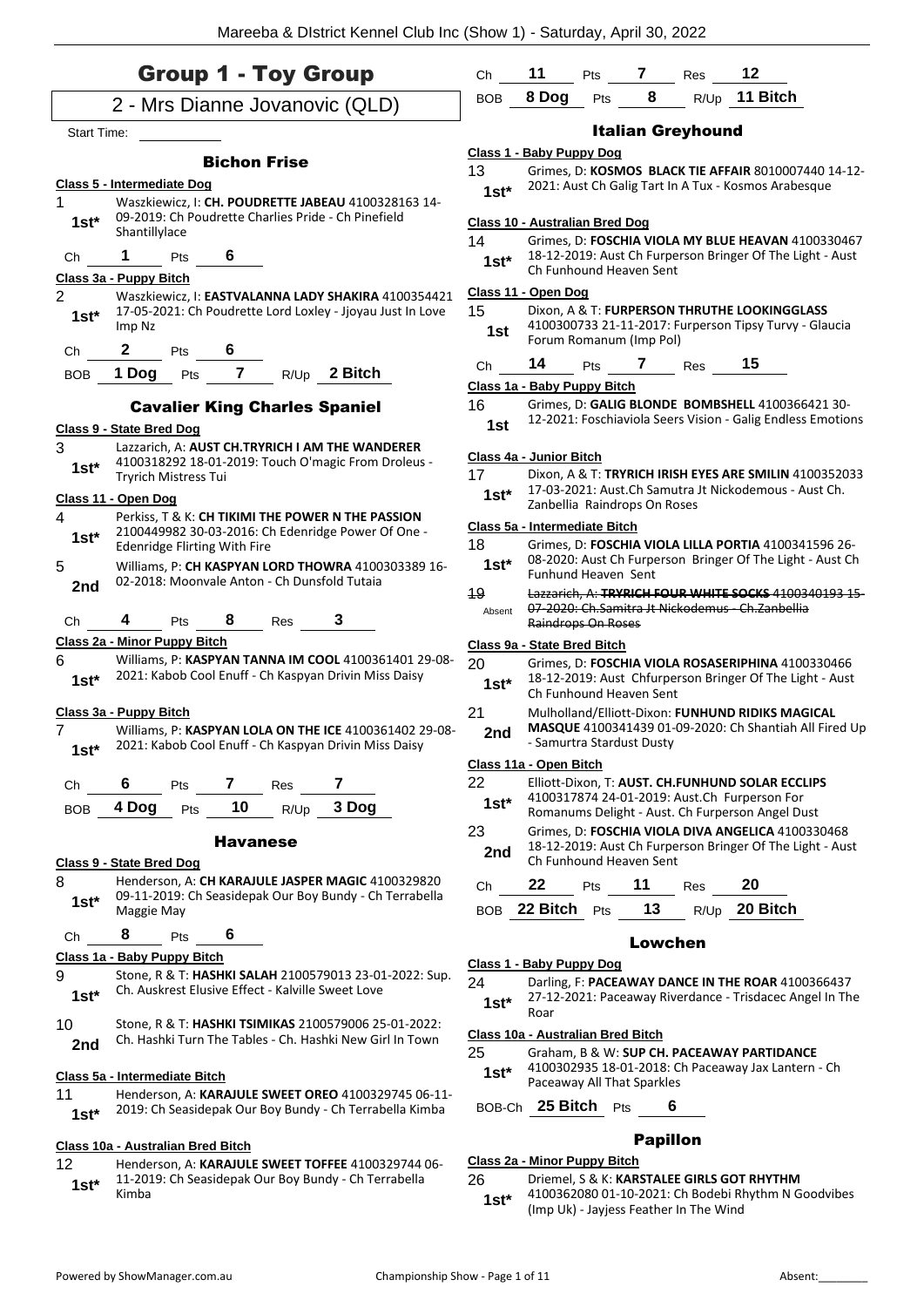|                   | Class 9a - State Bred Bitch                                                                                                                                                                                                    |                        |
|-------------------|--------------------------------------------------------------------------------------------------------------------------------------------------------------------------------------------------------------------------------|------------------------|
| 27<br>$1$ st $^*$ | Driemel/Stewart-Cook: GOODVIBES SHES GOT THE LOOK<br>4100329806 24-11-2019: Gr. Ch. Jaroma Glen Egin (Imp Uk)<br>- Ch. Sailoz Angels On The Moon                                                                               | CI<br><u>Cla</u><br>38 |
|                   | BOB-Ch 26 Bitch Pts 7 R/Up-Res 27 Bitch                                                                                                                                                                                        | ł                      |
|                   | <b>Pomeranian</b>                                                                                                                                                                                                              | СI                     |
|                   | Class 5 - Intermediate Dog                                                                                                                                                                                                     |                        |
| 28                | Bauer/Abraham/Walsh: AUS CH POMQUEST UNDER SIEGE                                                                                                                                                                               | B١                     |
| Absent            | 4100334514 28 01 2020: Sup.Ch. Pomquest Y So Serious-<br>Ch. Pomquest Wildest Dreams                                                                                                                                           |                        |
|                   | Class 1a - Baby Puppy Bitch                                                                                                                                                                                                    |                        |
| 29<br>Absent      | Bauer, E: DREAMFOREVER POT O SPICE 4100365616 21-11-<br>2021: Ch. Dreamforever Pot O Cash - Ch. Dreamforever<br>Pash N Pop                                                                                                     | в<br>Pt                |
| BOB-Ch            | <b>Pts</b>                                                                                                                                                                                                                     | R                      |
|                   | Pug                                                                                                                                                                                                                            | Pt                     |
|                   | Class 4 - Junior Dog                                                                                                                                                                                                           | в                      |
| 30 -<br>$1st^*$   | Payne, J: HOOMEE WORTH THE WAIT 2100559138 08-02-<br>2021: Nulkaba Humphrey Bogart - Hoomee Beautiful In                                                                                                                       | Μ                      |
|                   | <b>Black</b><br><b>Class 9 - State Bred Dog</b>                                                                                                                                                                                | Ρ                      |
|                   | 31 Ohl, T: TRANABBY EYE OF THE TIGER 4100308196 02 06                                                                                                                                                                          |                        |
|                   | Absent 2018: Saxten Tigers Eye - Ch. Tranabby Opals N Pearls                                                                                                                                                                   | ال                     |
|                   | Ch No Award Pts Res                                                                                                                                                                                                            | Ir                     |
|                   | Class 3a - Puppy Bitch                                                                                                                                                                                                         |                        |
| $1st^*$           | 32 Johnson, C: ANYANG LA STUPENDA 4100356692 13-05-<br>2021: Ch. Anyang The Scribbler - Anyang Dicey Riley                                                                                                                     | S                      |
|                   | Class 5a - Intermediate Bitch                                                                                                                                                                                                  | Α                      |
| 33<br>$1st^*$     | Borzi, K: CH. CHINDARA DAISYPETAL PICKIN 4100328766<br>10-10-2019: Ch Pandanlamo Petitt Monsieur - Ch Openova<br><b>Charismatic Charlise</b>                                                                                   | O                      |
|                   | Ch 32 Pts 7 Res 33                                                                                                                                                                                                             |                        |
|                   | BOB 32 Bitch Pts 8 R/Up 33 Bitch                                                                                                                                                                                               |                        |
|                   | Class 18a - Neuter Bitch                                                                                                                                                                                                       |                        |
| 34                | Payne, J: CH NEUT AUST CH LERILLA CLASS IN CLOVER                                                                                                                                                                              | в<br>Pt                |
| $1st*$            | 4100291867 18-05-2017: Lerilla Mighty Sambo - Lerilla<br><b>Wandering Tupperance</b>                                                                                                                                           | R                      |
| <b>BNOB</b>       | 34 Bitch Pts<br>6<br>R/Up-Res                                                                                                                                                                                                  |                        |
|                   | <b>Russian Toy (Russkiy Toy) (Long Haired)</b>                                                                                                                                                                                 |                        |
|                   | Class 4 - Junior Dog                                                                                                                                                                                                           | Fi                     |
| 35                | Guntendorfer, C: LUXURYTOYPAW BABYLON 4100352720                                                                                                                                                                               |                        |
| $1st*$            | 08-03-2021: Sk. Jr Ch. Au Ch. Navigator Betelgeize -<br>Luxurytoypaw Quiarah                                                                                                                                                   |                        |
| Ch                | 35<br>6<br>Pts                                                                                                                                                                                                                 |                        |
|                   | Class 11a - Open Bitch                                                                                                                                                                                                         |                        |
| 36<br>1st*        | Guntendorfer, C: AUT.JR CH. SVK.CH. BEST REALITY OF<br>AMAZING AUSTRIA OHZB/RTOL110 30-07-2018: Ee.Jr Ch.<br>Ltu. Ch Ltu. Jr Ch. Lva.Ch. Napoleon Iz Doma Gryoz -<br>Hun.Ch. Lux.Jr Ch. Svk.Ch. Vdh. Ch. Esenija Vom Grand-Toy | S                      |
| Ch                | 36<br>6<br>Pts                                                                                                                                                                                                                 | <u>Cla</u>             |
|                   | BOB 36 Bitch<br>7 R/Up 35 Dog<br>Pts                                                                                                                                                                                           | 39                     |

# Russian Toy (Russkiy Toy) (Smooth Haired)

# **Class 3 - Puppy Dog**

37 Guntendorfer, C: **FRENCHBARONE NAKOTA** 5100126702 04-07-2021: Luxurytoypaw Pirate - Havnlee Gift Of Glory **1st\***

Ch **37** Pts **6 Class 5a - Intermediate Bitch**

|     | Class Ja - Illie Illeulaie Di  |  |
|-----|--------------------------------|--|
| nn. | $C_{i}$ and a set of a set $C$ |  |

38 Guntendorfer, C: **LUXURYTOYPAW TRINITY** 4100328930 24-09-2019: Luxurytoypaw Lexus - Viva La Diva **1st\***

Ch **38** Pts **6**

BOB **37 Dog** Pts **7** R/Up **38 Bitch**

# Group 1 - Specials

| Best<br>Pts: 25        | 25 | Lowchen<br>Graham, B & W: SUP CH. PACEAWAY PARTIDANCE                                     |
|------------------------|----|-------------------------------------------------------------------------------------------|
| <b>R/Up</b><br>Pts: 15 | 1  | <b>Bichon Frise</b><br>Waszkiewicz, I: Ch. Poudrette Jabeau                               |
| Baby                   | 9  | <b>Havanese</b><br>Stone, R & T: HASHKI SALAH                                             |
| Minor                  | 26 | <b>Papillon</b><br>Driemel, S & K: Karstalee Girls Got Rhythm                             |
| <b>Puppy</b>           | 32 | Pug<br>Johnson, C: Anyang La Stupenda                                                     |
| Junior                 | 17 | Italian Greyhound<br>Dixon, A & T: Tryrich Irish eyes are smilin                          |
| <b>Inter</b>           | 1  | <b>Bichon Frise</b><br>Waszkiewicz, I: Ch. Poudrette Jabeau                               |
| <b>State Br</b>        | 8  | <b>Havanese</b><br>Henderson, A: CH KARAJULE Jasper Magic                                 |
| Aus Br                 | 25 | Lowchen<br>Graham, B & W: SUP CH. PACEAWAY PARTIDANCE                                     |
| Open                   | 4  | <b>Cavalier King Charles Spaniel</b><br>Perkiss, T & K: CH Tikimi The Power N The Passion |
|                        |    | Neuter                                                                                    |
| Best                   | 34 | Puq                                                                                       |
| Pts: $6$               |    | Payne, J: Ch Neut Aust Ch Lerilla Class in Clover                                         |
| <b>R/Up</b>            |    |                                                                                           |

Finish Absent **4**

# Group 2 - Terrier Group

Start Time:

# American Staffordshire Terrier

**Class 10 - Australian Bred Dog**

McKay, J: CH. DINAMYTE LET THE PARTY BEGIN (AI) 4100322315 20-06-2019: Am.Ch.Am.Gr.Ch.Pl.Roadhouse's Life Of The Party Am. Ca. (Usa) - Sup. Ch. Dinamyte Stop The Clock **1st\***

# Ch **39** Pts **6**

#### **Class 3a - Puppy Bitch**

40 McKay, J: **DINAMYTE THE QUEENS GAMBIT** 4100359001 26-07-2021: Gr. Ch. Hotashell Heir To The Throne - Sup. Ch. **1st**\* 26-07-2021: Gr. Ch. Hotas<br>Dinamyte Stop The Clock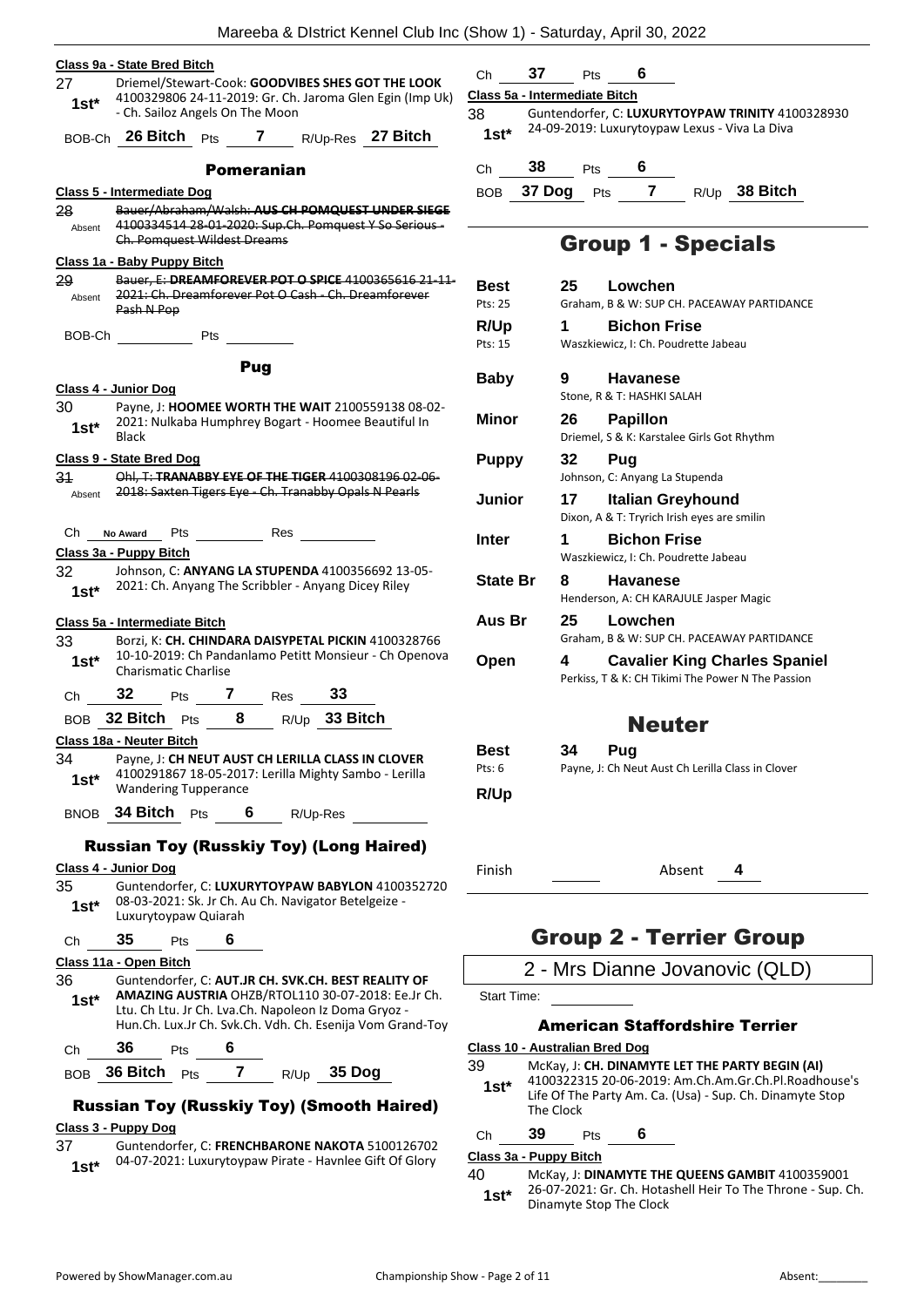|               | 40<br>6                                                                                                                                                                   |           |
|---------------|---------------------------------------------------------------------------------------------------------------------------------------------------------------------------|-----------|
| Ch            | Pts<br>39 Dog Pts<br>$\mathbf{7}$<br>R/Up 40 Bitch                                                                                                                        |           |
| BOB           |                                                                                                                                                                           |           |
|               | <b>Bull Terrier (Miniature)</b>                                                                                                                                           | P         |
|               | Class 3a - Puppy Bitch                                                                                                                                                    |           |
| 41            | Growden, L: AELFHERE DEVILS VOODOO (AI) 2100571481                                                                                                                        | P         |
| $1st*$        | 27-07-2021: Uk Ch Dofro Stormbreaker Warbonnet -<br>Aelfhere Dark Angel                                                                                                   |           |
|               | Class 4a - Junior Bitch                                                                                                                                                   | E         |
| 42            | Barnwell/Hellsten: KAHMINS DOUBLE BRIGHT 3100420518                                                                                                                       |           |
| $1st^*$       | 15-11-2020: Alcaneeka Hungry Tiger - Kahmins Double Take                                                                                                                  | F         |
| 43            | Brazier, S: IFDAWN INCY JAMAICA SOULREBEL 4100351802                                                                                                                      |           |
| 2nd           | 12-03-2021: Chrysaliss Shotgun Romance - Ch.Ifdawn Incy                                                                                                                   |           |
|               | Jamaica                                                                                                                                                                   | ı         |
|               | BOB-Ch 41 Bitch $Pts$ 8 R/Up-Res 42 Bitch                                                                                                                                 |           |
|               | Class 18a - Neuter Bitch                                                                                                                                                  | š         |
| 44            | Brazier, S: AUST. CH.IFDAWN INCY RED GINGER<br>4100262147 28-07-2015: Ch. Dabews Wee Edward - Ch.                                                                         |           |
| 1st*          | Speiread Queen Monroe                                                                                                                                                     |           |
| <b>BNOB</b>   | 44 Bitch<br>6.<br>Pts<br>R/Up-Res                                                                                                                                         |           |
|               | <b>Fox Terrier (Smooth)</b>                                                                                                                                               |           |
|               | Class 5 - Intermediate Dog                                                                                                                                                |           |
| 45            | Mills, S, M, B: CLAYCO RATTLED TO BONE 9100012331 31-                                                                                                                     |           |
| 1st*          | 08-2020: Am Gr Sup Ch Clayco High Mtn Rattlin Bones - Ch<br>Clayco Liberty Wonder                                                                                         | F         |
|               | Class 1a - Baby Puppy Bitch                                                                                                                                               | P         |
| 46<br>$1st^*$ | Mills, S, M & B: CLAYCO COLOUR ME BAD 9100012765 01-<br>01-2022: Am. Gr. Ch. Sup. Ch. Clayco High Mtn Rattlin<br>Bones - Clayco Red Colours Of Fall At High Mtn (Imp Usa) | F         |
|               | BOB-Ch <b>45 Dog</b> Pts<br>6                                                                                                                                             |           |
|               | <b>Staffordshire Bull Terrier</b>                                                                                                                                         | F         |
|               | Class 11 - Open Dog                                                                                                                                                       |           |
| 47            | Albrecht, D: CH SADDLESTAFF LUCKY PHIL 4100330454 23-                                                                                                                     |           |
| 1st*          | 11-2019: Sup.Ch.Castlebar Rise N Shine - Ch.Saddlestaff                                                                                                                   |           |
|               | <b>Black Betty</b>                                                                                                                                                        |           |
| Ch            | 47<br>$\overline{\phantom{0}}$ 6<br><b>Pts</b>                                                                                                                            |           |
|               | Class 9a - State Bred Bitch                                                                                                                                               |           |
| 48            | Albrecht, D: SADDLESTAFF STORY TELLER 4100346541 05-                                                                                                                      |           |
| 1st*          | 12-2020: Irl.Ch.Uk.Ch Zakstaff Whats The Story At Molru -<br>Ch.Saddlestaff Black Betty                                                                                   | <u>CI</u> |
|               | Class 10a - Australian Bred Bitch                                                                                                                                         | 51        |
| 49            | Albrecht, D: CH SADDLESTAFF BLACK BETTY 4100289240                                                                                                                        |           |
| Absent        | 10-03-2017: Sup Ch Gemra Sink Th Ink - Sup Ch Neut Ch<br>Gemra Witchy Woman                                                                                               | <u>CI</u> |
| Ch            | Pts 6 Res<br>48                                                                                                                                                           | 52        |
| BOB           | 47 Dog Pts 7 R/Up 48 Bitch                                                                                                                                                |           |
|               | Class 18a - Neuter Bitch                                                                                                                                                  | <u>CI</u> |
| 50            | Ryan, R & E: CH. SEZANUFF THE DEVILS TEARDROP                                                                                                                             | 53        |
| $1st^*$       | 4100292983 09-06-2017: Ch. Swanky Heavily Armed (Ai) -<br>Sezanuff Ice An Fire                                                                                            |           |
| BNOB          | 50 Bitch Pts<br>6 $R/Up-Res$                                                                                                                                              | C         |
|               |                                                                                                                                                                           | СI        |
|               |                                                                                                                                                                           | 54        |
|               |                                                                                                                                                                           |           |

# Group 2 - Specials

| Best<br>Pts: 13 | <b>Fox Terrier (Smooth)</b><br>45<br>Mills, S, M, B: CLAYCO RATTLED TO BONE                    |
|-----------------|------------------------------------------------------------------------------------------------|
| R/Up<br>Pts: 7  | American Staffordshire Terrier<br>39<br>McKay, J: Ch. Dinamyte Let The Party Begin (AI)        |
| Baby            | <b>Fox Terrier (Smooth)</b><br>46<br>Mills, S, M & B: CLAYCO COLOUR ME BAD                     |
| <b>Puppy</b>    | <b>American Staffordshire Terrier</b><br>40<br>McKay, J: Dinamyte The Queens Gambit            |
| Junior          | 42<br><b>Bull Terrier (Miniature)</b><br>Barnwell/Hellsten: Kahmins Double Bright              |
| Inter           | <b>Fox Terrier (Smooth)</b><br>45<br>Mills, S, M, B: CLAYCO RATTLED TO BONE                    |
| <b>State Br</b> | <b>Staffordshire Bull Terrier</b><br>48<br>Albrecht, D: SADDLESTAFF STORY TELLER               |
| Aus Br          | <b>American Staffordshire Terrier</b><br>39<br>McKay, J: Ch. Dinamyte Let The Party Begin (AI) |
| Open            | <b>Staffordshire Bull Terrier</b><br>47<br>Albrecht, D: CH SADDLESTAFF LUCKY PHIL              |
|                 | Neuter                                                                                         |
| Best<br>Pts: 7  | <b>Bull Terrier (Miniature)</b><br>44<br>Brazier, S: Aust. Ch. Ifdawn Incy Red Ginger          |
| <b>R/Up</b>     | 50<br><b>Staffordshire Bull Terrier</b>                                                        |

- Ryan, R & E: Ch. Sezanuff The Devils Teardrop
- 

Finish Absent **1**

# Group 3 - Gundog Group

2 - Mrs Dianne Jovanovic (QLD)

Start Time:

# Cocker Spaniel

#### **Class 5 - Intermediate Dog**

- 51 Tinsey, T: **BALLYORAN THE ART OF GRACE** 3100396876 27- 07-2019: Ch. Bencleuch Binet (Imp Uk) - Taram Art Of
- **1st**\* 07-2019: 0

#### **Class 9 - State Bred Dog**

#### 52 Burke, D: **CH MACDOLLY REMEMBER THE TIME**

4100337718 07-06-2020: Ch Royoni Back In Time (Ai) - Ch Asuare Cant Keep A Secret **1st\***

## **Class 10 - Australian Bred Dog**

- 53 Burke, D: **CH MACDOLLY TIME TO KEEP SECRETS**
- 4100337724 07-06-2020: Ch Royoni Back In Time (Ai) Ch Asuare Cant Keep A Secret **1st\***

| Ch | 52 | Pts | 8 | Res | 53 |  |
|----|----|-----|---|-----|----|--|
|    |    |     |   |     |    |  |

**Class 1a - Baby Puppy Bitch**

#### 54 Burke, D: **MACDOLLY AS FATE WOULD HAVE IT**

4100365089 26-12-2021: Sup.Ch. Asuare Always Dockit - Ch 1st\* 4100365089 26-12-2021: Sup.Ch.<br>Bonningdale Fromnorthernlights

## **Class 4a - Junior Bitch**

- 55 Davies, T: **MACDOLLY MOVING PICTURES** 4100349008 10-
- 01-2021: Sup.Ch. Asuare Always Dockit Ch Macdolly Every 1st<sup>\*</sup> U<sub>1</sub>-2021: Sup.Ch.<br>Move You Make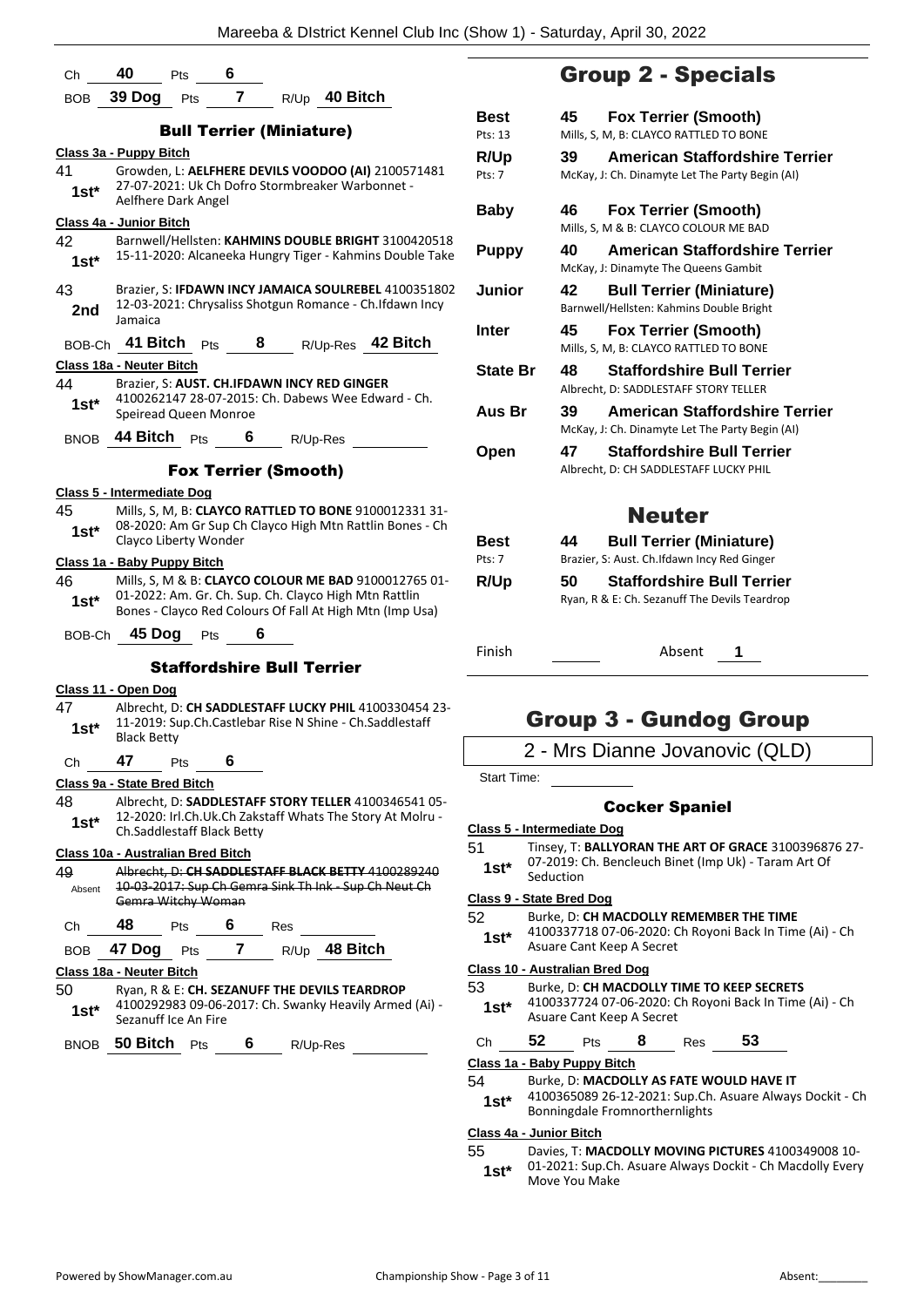#### **Class 5a - Intermediate Bitch**

56 Burke, D: **CH MACDOLLY CANTLET THISMOMENTEND** 4100326685 10-09-2019: Ch Royoni In My Footsteps - Sup.Ch. Macdolly Cantstopthisfeeling **1st**

## **Class 9a - State Bred Bitch**

57 Burke, D: **MACDOLLY GONE WITH THE WIND** 4100333228 20-02-2020: Ch Totenkopf Dutch Spirt Maker (Imp Uk) - Ch 1st 20-02-2020. CH TOLETROPI DUCTER<br>Bonningdale Fromnorthernlights

#### **Class 11a - Open Bitch**

- 58 Burke, D: **MACDOLLY UDONTSPELLIT UFEELIT** 4100332931 18-02-2020: Ch Totenkopf Dutch Spirt Maker (Imp Uk) - **1st**\* 18-02-2020: Ch Tote<br>Macdolly Pepperpot
- Ch **58** Pts **9** Res **57**

BOB **52 Dog** Pts **12** R/Up **53 Dog**

#### **Class 18a - Neuter Bitch**

59 Burke, D: **NEUT.GR.CH/SUP.CH. MACDOLLY G L A M O R O U S** 4100201839 18-07-2011: Ch Winline's You're The One I Want (Imp Sweden) - Ch Macdolly Cest La Vie **1st\***

BNOB **59 Bitch** Pts **6** R/Up-Res

#### Cocker Spaniel (American)

#### **Class 11a - Open Bitch**

60 Brault, P: **SUNFIRE FIFTH AVENUE** 3100390705 03-04-2019: Ch Scottfree Wizard Of Wall Street (Imp Usa) - Am.Gr Ch. **1st**\* Ch. Scottfree wizard Of Wall Street (Imp Usa) - Am.Gr<br>Can.Ch. Ch. Beachstone'S All Americian Girl (Imp Usa)

BOB-Ch **60 Bitch** Pts **6**

#### English Springer Spaniel

#### **Class 1 - Baby Puppy Dog**

61 Dixon, A: **LARONA UNDER FIRE** 4100366630 13-12-2021: Ch Ndolge Unforgiven - Larona Skyping From A Distance **1st**

#### **Class 5 - Intermediate Dog**

62 Ray/Yardley: **AZUCROFT READY AIM FIRE** 2100532193 05- 11-2019: Ch Azudance On The Edge Of Glory - Ch Barecho 2nd <sup>11-2019</sup> CIT Azudance On<br>Viking Princess (Imp Swe) 63 Rudd, C: **AUST CH.FRAELIGHTE SATURDAY NITE FEVER** 4100332457 19-01-2020: Ch. Azudance On The Edge Of Glory - Fraelighte Frozen Dream **1st\*** Ch **63** Pts **7** Res **62 Class 1a - Baby Puppy Bitch** 64 Dixon, A: **BEACHSPRINGS BETTY BEA** 4100366692 27-12- 2021: Kinsheran Jon Snow - Beachsprings Mary Slessor **1st\* Class 3a - Puppy Bitch** 65 Hudson, C: **BEACHSPRINGS MIRRABOOKASHINING** 4100358375 29-07-2021: Ispy Cudgara Triphoon - 1st\*  $410033837329-07-2021$ : Ispy<br>Beachsprings Amy Carmichael **Class 4a - Junior Bitch** 66 Morrison, J: **SERANDITE DANCINGS NOT A CRIME** 4100351784 11-03-2021: Azucroft Ready Aim Fire - 1st<sup>\*</sup> <sup>4100351784</sup> 11-03-20<br>Ronevolon Hot Gossip **Class 10a - Australian Bred Bitch** 67 Perkiss/Ray: **TIKIMI HIGH SOCIETY** 2100544713 19-07- 1st\* 2020: Asudo Well Did You Evah - Tikimi Leather And Lace

| Сh                       | 66       | Pts |    | Res  | 65                                                                                                                                                    |  |
|--------------------------|----------|-----|----|------|-------------------------------------------------------------------------------------------------------------------------------------------------------|--|
| <b>BOB</b>               | 63 Dog   | Pts | 10 | R/Up | 66 Bitch                                                                                                                                              |  |
| Class 18a - Neuter Bitch |          |     |    |      |                                                                                                                                                       |  |
| 68<br>$1st*$             | Usa)     |     |    |      | Rudd, C: AUST CH FRAELIGHTE SECRET FORMULA<br>4100226439 20-03-2013: Am, Can Ch, Aust Sup Ch<br>Fraelighte Formula One - Ch. Windward Brigantine (Imp |  |
|                          | 68 Bitch | Pts |    |      | R/Up-Res                                                                                                                                              |  |

#### German Shorthaired Pointer

#### **Class 9a - State Bred Bitch**

69 Aldridge/Toohey/Norman: **CH EDELHOF XTRA XTRA** 4100305896 16-04-2018: Ch Edelhof Finders Keepers (Ai) - Ch Edelhof Over The Rainbow **1st\***

BOB-Ch **69 Bitch** Pts **6**

#### Golden Retriever

#### **Class 11a - Open Bitch**

- 70 Burke, D: **CH WYSIWYG ALL MY LIFE TO LIVE (AI)**
- 4100326218 09-09-2019: Am.Ch.Can Gch. Can.Gch Ex.Auburnmist Special Blend Can. Agi. Can. Agij. Can. Agn. Can. Agnj. Can. Rn. Can. Wc.Cgn(Can) - Ch Wysiwyg Moondance **1st\***
- BOB-Ch **70 Bitch** Pts **6**

#### Labrador Retriever

#### **Class 10 - Australian Bred Dog**

71 Reilly, K: **CH. SILVERSTREAM BEAR WOOD** 2100496515 18- 12-2017: Ch. Silverstream Diplomat - Silverstream Dancing Solo Absent

#### **Class 11 - Open Dog**

72 Chang, W: **ERAKY RUMPERNICKEL** 2100491388 12-01- 2018: Ch Eraky Dirty Harry - Ch Eraky Aqua Luna (Ai) **1st\***

## Ch **72** Pts **6** Res

**Class 5a - Intermediate Bitch**

- 73 Chang, W: **LABRADDELL ALMAMATERETTE** 4100340715 20- 07-2020: Ch Labraddell Rogue One - Driftway Mochaccino **1st\***
- Ch **73** Pts **6**

BOB **72 Dog** Pts **7** R/Up **73 Bitch**

#### Pointer

#### **Class 10 - Australian Bred Dog**

- 74 Barrs, B: **CH PANOPLY SIR STANLEY** 4100320591 24-04- 2019: Ch Panoply Black Prince (Imp Uk) - Ch Panoply New **1st**\* 2019: Ch Pa
- Ch **74** Pts **6**

**Class 4a - Junior Bitch**

- 75 Barrs, B: **PINEROCK REALLY TRULY OF PANOPLY (IMP NZ)** 03342-2021 12-02-2021: Nz Ch Pinerock Play The Game - **1st\*** 03342-2021 12-02-2021: Nz Ch P<br>Nz Ch Pinerock Moment In Time
- Ch **75** Pts **6**

BOB **75 Bitch** Pts **7** R/Up **74 Dog**

# Wirehaired Slovakian Pointer

#### **Class 11a - Open Bitch**

76 Barrs, B: **CH ANSONA INTO THE FUTURE (IMP UK)** AV02487106 14-06-2018: Weirglodd Tegid (As3) - Ansona

Forever (Aq2) **1st\***

BOB-Ch **76 Bitch** Pts **6**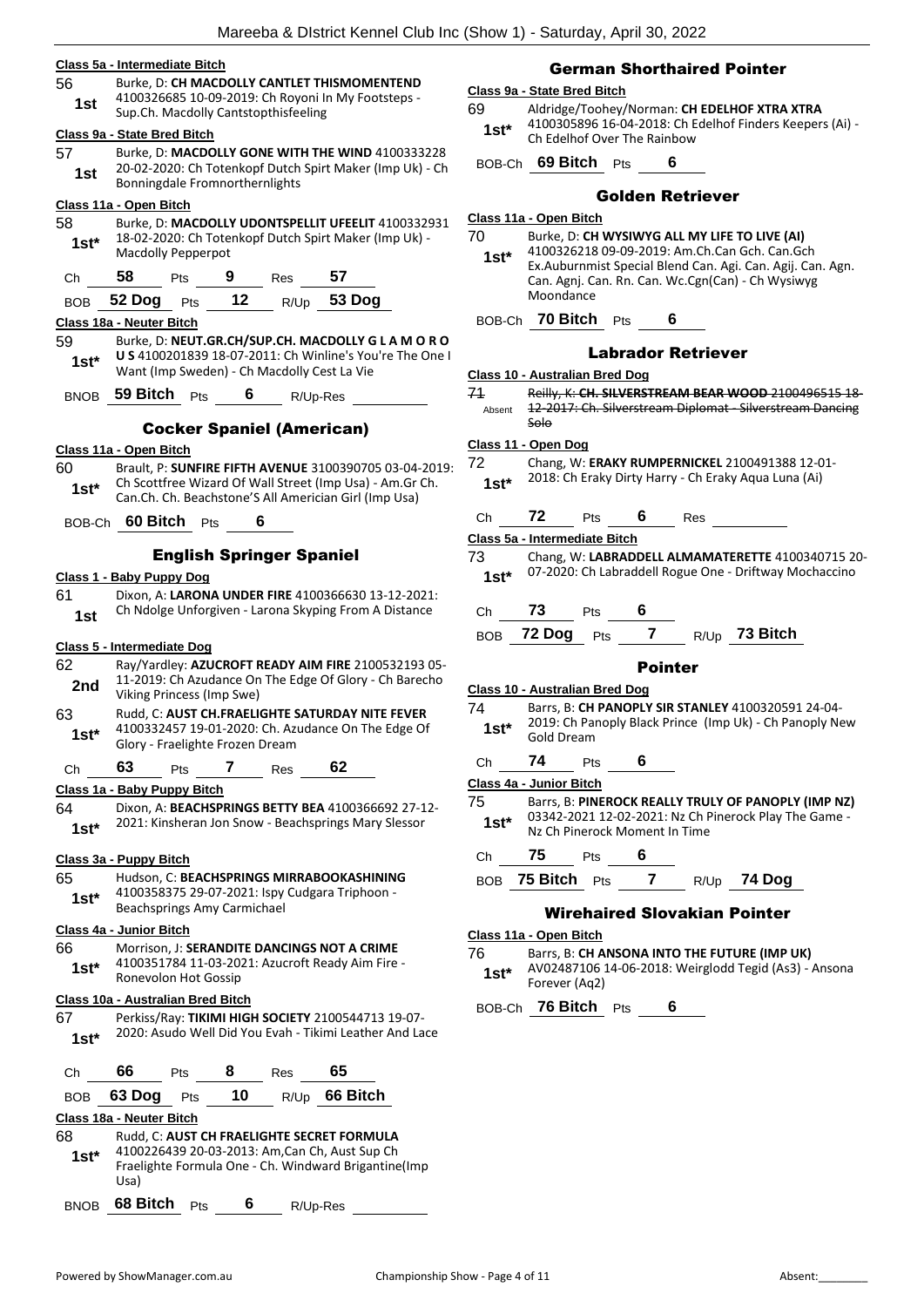# Group 3 - Specials

| Best<br>Pts: 25 | 60 | <b>Cocker Spaniel (American)</b><br>Brault, P: SUNFIRE FIFTH AVENUE            |
|-----------------|----|--------------------------------------------------------------------------------|
| R/Up<br>Pts: 15 | 52 | <b>Cocker Spaniel</b><br>Burke, D: Ch Macdolly Remember The Time               |
| Baby            | 54 | <b>Cocker Spaniel</b><br>Burke, D: Macdolly As Fate Would Have It              |
| <b>Puppy</b>    | 65 | <b>English Springer Spaniel</b><br>Hudson, C: Beachsprings Mirrabookashining   |
| <b>Junior</b>   | 66 | <b>English Springer Spaniel</b><br>Morrison, J: Serandite Dancings Not A Crime |
| Inter           | 51 | <b>Cocker Spaniel</b><br>Tinsey, T: Ballyoran The Art of Grace                 |
| <b>State Br</b> | 52 | <b>Cocker Spaniel</b><br>Burke, D: Ch Macdolly Remember The Time               |
| Aus Br          | 53 | <b>Cocker Spaniel</b><br>Burke, D: Ch Macdolly Time To Keep Secrets            |
| Open            | 60 | Cocker Spaniel (American)<br>Brault, P: SUNFIRE FIFTH AVENUE                   |
|                 |    | Neuter                                                                         |
| Best<br>Pts: 7  | 68 | <b>English Springer Spaniel</b><br>Rudd, C: Aust Ch Fraelighte Secret Formula  |
| R/Up            |    |                                                                                |

Finish Absent **1**

# Group 4 - Hound Group

1 - Mrs Patrice Johansen (QLD)

Start Time:

# Afghan Hound

#### **Class 1 - Baby Puppy Dog**

77 Heritage, M: **SETTERUP MUTTERING N MUMBLING (AI)** 2100580973 30-01-2022: Am Ch Ch Boannes Valentino Imp Usa - Ch Karakush U Know Nothin Jon Sno Absent

#### **Class 4a - Junior Bitch**

- 78 Houston, B: **AUST CH BAYAN STORM MAIDEN** 4100348557 12-12-2020: Aust Ch Tahkira Firestorm - Aust Sup Ch Bayan **1st**\* 12-12-2020: A
- BOB-Ch **78 Bitch** Pts **6**

## Dachshund Miniature (Long Haired)

## **Class 4 - Junior Dog**

- 79 Vittori, W: **MIDAKA FOREVER EDDIE** 2100565227 21-04- 2021: Midaka Little Lord Silver - Laechelon Justa Touch Of 1st<sup>\*</sup> <sup>2021</sup><br>Kiwi
- BOB-Ch **79 Dog** Pts **6**

# Dachshund Miniature (Smooth Haired)

# **Class 9 - State Bred Dog**

- 80 Moran/Neighbour: **CH NEIMOR NOBEL TARKIN**
	- 4100328086 19-09-2019: Ch Nilite Jack Oriley Ch Neimor 1st\* 4100328086 19-09-4<br>Azhure Moon Beam

|                                                       | <u>Class 11 - Open Dog</u>                                                          |                               |             |                                            |                                                        |
|-------------------------------------------------------|-------------------------------------------------------------------------------------|-------------------------------|-------------|--------------------------------------------|--------------------------------------------------------|
| 81                                                    | Yardley/Robson/Whyte: CH ALMARJO OLIVER TWIST                                       |                               |             |                                            |                                                        |
| 1st*                                                  | 4100299494 06-12-2017: Ch Ygeia Need You Now(Imp Swd)<br>- Ch Murungal Miss Dorothy |                               |             |                                            |                                                        |
| Ch                                                    | 81                                                                                  | Pts                           | $7^{\circ}$ | Res                                        | 80                                                     |
|                                                       | Class 3a - Puppy Bitch                                                              |                               |             |                                            |                                                        |
| 82                                                    |                                                                                     |                               |             |                                            | Moran/Neighbour: NEIMOR LUNA ECLIPSE 4100356788 29-    |
| 1st*                                                  | Girl                                                                                |                               |             |                                            | 05-2021: Ch Neimor Nobel Tarkin - Ch Neimor Harla Qunn |
| Ch                                                    | 82                                                                                  | <b>Pts</b>                    | 6           |                                            |                                                        |
|                                                       |                                                                                     |                               |             |                                            | BOB 81 Dog Pts 8 R/Up 80 Dog                           |
|                                                       |                                                                                     |                               |             |                                            | <b>Petit Basset Griffon Vendeen</b>                    |
|                                                       |                                                                                     | Class 1a - Baby Puppy Bitch   |             |                                            |                                                        |
| 83                                                    |                                                                                     |                               |             |                                            | West/Cooney: BONDESTIN FASHION AND FAME                |
| 1st*                                                  |                                                                                     |                               |             |                                            | 4100366243 31-12-2021: Aust Ch Bonhaven Northern       |
|                                                       |                                                                                     |                               |             | Angel - Bondestin So Wat Ima Rockstar      |                                                        |
|                                                       |                                                                                     |                               |             | Rhodesian Ridgeback                        |                                                        |
|                                                       | <b>Class 9 - State Bred Dog</b>                                                     |                               |             |                                            |                                                        |
| 84                                                    |                                                                                     |                               |             |                                            | Taylor, S: CH USAKOSE DONT MIND IF I DO 4100302211     |
| $1st*$                                                |                                                                                     |                               |             |                                            | 23-01-2018: Supreme Ch Caprivi Run The Gauntlet - Ch   |
|                                                       |                                                                                     |                               |             | Usakose Bluechips National Rio (Ai)        |                                                        |
| Ch                                                    | 84                                                                                  | Pts                           | 6           |                                            |                                                        |
|                                                       | Class 3a - Puppy Bitch                                                              |                               |             |                                            |                                                        |
| 85                                                    |                                                                                     |                               |             |                                            | Webster, A & S: CHILOLO BM GOLD DUST WOMAN (AI)        |
| 1st*                                                  |                                                                                     |                               |             |                                            | 4100358772 14-07-2021: Am Ch Am Gr Ch Gd Lionslamb's   |
|                                                       | Ticket (Ai)                                                                         |                               |             |                                            | Dark Horse Am Ca (Imp Usa) - Ch Chilolo Ebn Gold Class |
|                                                       |                                                                                     |                               |             |                                            |                                                        |
| 86                                                    |                                                                                     | Class 5a - Intermediate Bitch |             |                                            | Webster, A & S: CHILOLO CHS BANOFEE 4100339328 20-     |
|                                                       |                                                                                     |                               |             |                                            | 06-2020: Ch Grand Ch Kysaridge Ceezu Solar Gold - Ch   |
| 1st*                                                  |                                                                                     | Deserthunter CI Final Word    |             |                                            |                                                        |
| Ch                                                    | 85 —                                                                                | Pts                           |             | $7$ Res                                    | -86                                                    |
| <b>BOB</b>                                            | 84 Dog                                                                              | Pts                           | 8           |                                            | R/Up 85 Bitch                                          |
|                                                       | <u> Class 18a - Neuter Bitch</u>                                                    |                               |             |                                            |                                                        |
| 87<br>Taylor, S: NEUTER CH & CH USAKOSE HEAVEN SENT A |                                                                                     |                               |             |                                            |                                                        |
| DRAGON (AI) 4100228769 16-05-2013:<br>$1st^*$         |                                                                                     |                               |             |                                            |                                                        |
|                                                       |                                                                                     |                               |             |                                            | Ltu/Int/Swd/Nord/Nwy/Lv/Cib Ch. Roseridge Red Rastaban |
|                                                       |                                                                                     |                               |             | (Swe) - Supreme Ch Usakose A Bit Of Heaven |                                                        |
| BNOB                                                  |                                                                                     | 87 Bitch Pts                  | 6           | R/Up-Res                                   |                                                        |
|                                                       |                                                                                     |                               | Whippet     |                                            |                                                        |
|                                                       | Class 4a - Junior Bitch                                                             |                               |             |                                            |                                                        |

- 88 Ferguson, S: **DACHLAH VIVA LA MUSICA (AI)** 2100559078
	- 29-01-2021: Sup Ch Lavuka Dancing On My Own Ch **1st**\* 29-01-2021: Sup Ch La<br>Dachlah Make Believe
- BOB-Ch **88 Bitch** Pts **6**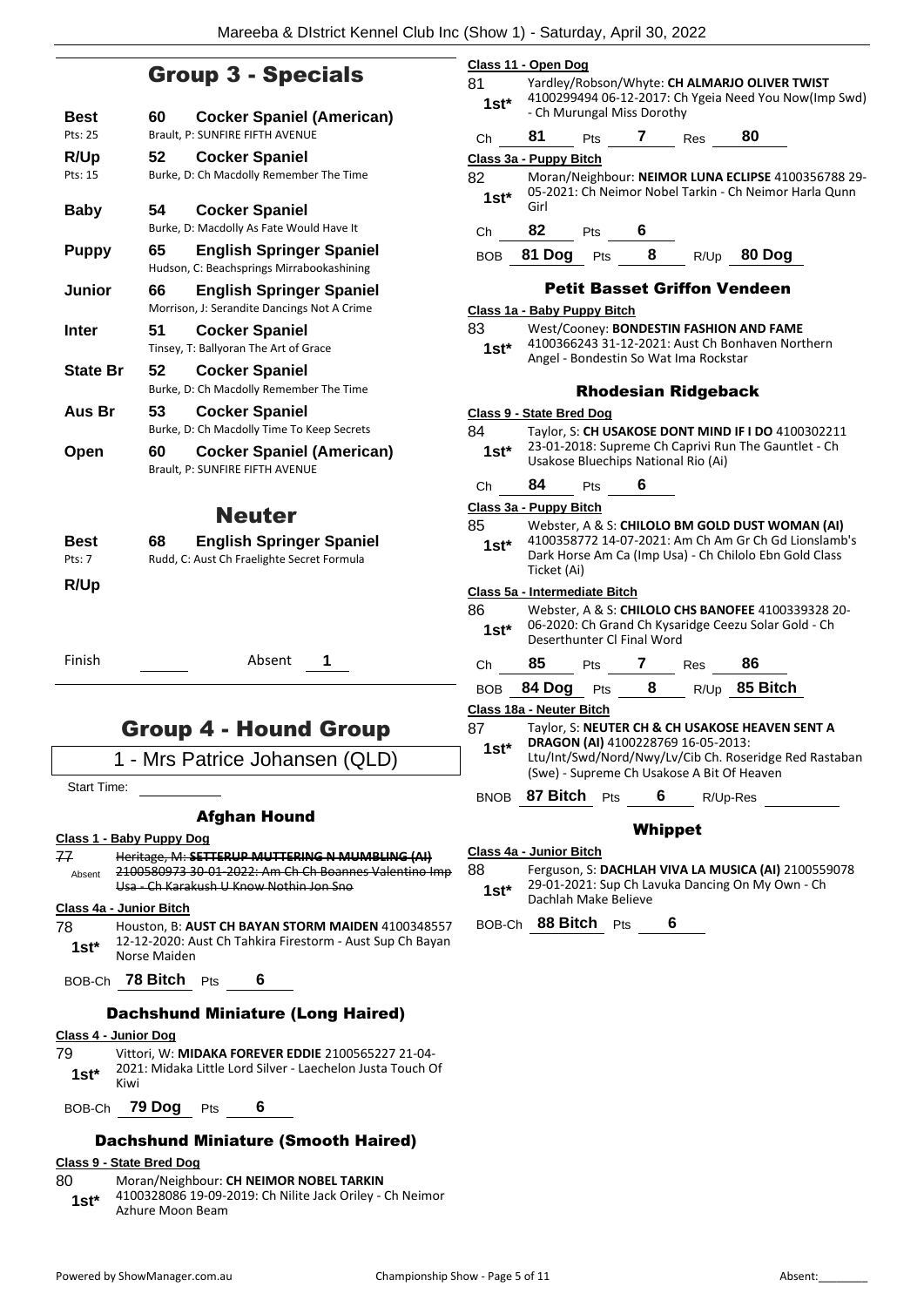# Group 4 - Specials

| Best            | Whippet<br>88                                                                                        |
|-----------------|------------------------------------------------------------------------------------------------------|
| Pts: 14         | Ferguson, S: Dachlah Viva La Musica (AI)                                                             |
| R/Up            | 84<br><b>Rhodesian Ridgeback</b>                                                                     |
| Pts: 8          | Taylor, S: Ch Usakose Dont Mind If I Do                                                              |
| <b>Baby</b>     | <b>Petit Basset Griffon Vendeen</b><br>83<br>West/Cooney: BONDESTIN FASHION AND FAME                 |
| <b>Puppy</b>    | <b>Rhodesian Ridgeback</b><br>85<br>Webster, A & S: CHILOLO BM GOLD DUST WOMAN (AI)                  |
| <b>Junior</b>   | Whippet<br>88<br>Ferguson, S: Dachlah Viva La Musica (AI)                                            |
| Inter           | <b>Rhodesian Ridgeback</b><br>86<br>Webster, A & S: CHILOLO CHS BANOFEE                              |
| <b>State Br</b> | 84<br><b>Rhodesian Ridgeback</b><br>Taylor, S: Ch Usakose Dont Mind If I Do                          |
| Open            | <b>Dachshund Miniature (Smooth</b><br>81<br>Haired)<br>Yardley/Robson/Whyte: Ch Almarjo Oliver Twist |
|                 | <b>Neuter</b>                                                                                        |
| Best<br>Pts: 6  | 87<br><b>Rhodesian Ridgeback</b><br>Taylor, S: Neuter Ch & Ch Usakose Heaven Sent A Dragon<br>(AI)   |
| R/Up            |                                                                                                      |
| Finish          | Absent<br>2                                                                                          |
|                 | <b>Group 5 - Working Dog Group</b>                                                                   |
|                 | 1 - Mrs Patrice Johansen (QLD)                                                                       |
| Start Time:     |                                                                                                      |
|                 | <b>Australian Cattle Dog</b>                                                                         |
|                 | Class 3 - Puppy Dog                                                                                  |
| 89.             | Spence, N: SPINABLU SALTY SEA DOG 4100358374 03-06-                                                  |
| Absent          | 2021: Landmaster Surrender - Spinablu Ivys Gold Gio                                                  |
|                 | BOB-Ch Pts R/Up-Res                                                                                  |
|                 | Class 18 - Neuter Dog                                                                                |
| 90              | Dalgleish, A: AUST CH AUST NEUT CH PUREHEEL ROYAL                                                    |
|                 |                                                                                                      |

**DRAGON** 3100348983 21-10-2016: Pureheel Royal Marshall - Pureheel Royal Perfection **1st\***

BNOB **90 Dog** Pts **6** R/Up-Res

#### Australian Kelpie

**Class 1a - Baby Puppy Bitch**

91 Shaw, J: **QDOS MILLAA MILLAA TOOTSIE** 2100575206 21- 11-2021: Ch Callicoma Liquorice - Qdos Woolloomooloo **1st\***

#### **Class 5a - Intermediate Bitch**

- 92 Kidner, K: **CH DOBERLING PILBURA LACEY** 4100340851 01- 08-2020: Tegoura Wild Fire - Ch Amakhosi At A Glance **1st\***
- BOB-Ch **92 Bitch** Pts **6**

# Australian Shepherd

#### **Class 1 - Baby Puppy Dog**

93 Cunningham, G & S: **COMEBY THE NEXT LEVEL** 4100366371 22-12-2021: Comeby Hunka Chunka Cole - Comeby I Feel **1st** <sup>22-12-2021: Cor<br>The Earth Move</sup>

#### **Class 2 - Minor Puppy Dog**

94 Cunningham/Hardcastle: **COMEBY MASTER OF ALL** 4100361856 03-09-2021: Wlkabout Camouflage - Comeby 1st<sup>\*</sup> <sup>4100361856</sup><br>Black Widow

Ch **94** Pts **6**

**Class 1a - Baby Puppy Bitch**

95 Halliwell, B & L: **KEELAMBARA LABOUTIQUEFANTASQUE** 4100366662 09-01-2022: Cuebiyar The House Always Wins (Ai) - Ch. Comeby Hello Ladies **1st\***

#### **Class 3a - Puppy Bitch**

- 96 Hardcastle, E: **TRUBLUMATE LITTLE BIT OF MAGIC** 4100358714 30-06-2021: Mcmatts True Reflection (Imp **1st**\* 4100358714 30-06-2021: Mcma<br>Usa) - Trublumate Heart On Fire
- Ch **96** Pts **6**

BOB **96 Bitch** Pts **7** R/Up **94 Dog**

## Australian Stumpy Tail Cattle Dog

#### **Class 3a - Puppy Bitch**

97 Risdale, M: **CUMBYDENE BAILEYANA** 4100353377 22-05-

# 1st\* 2021: Ch Karte Mighty Redman - Ureastar Desert Rose

#### **Class 5a - Intermediate Bitch**

| 98     | Groundwater, C: TROPICRAIN SUPA NOVA 4100351184 27- |
|--------|-----------------------------------------------------|
| $1st*$ | 10-2020: Wackydoo Red Arrow - Tropicrain Narli      |

#### **Class 10a - Australian Bred Bitch**

99 Groundwater, C: **CH.TROPICRAIN GYPSY ROSE** 4100301706 1st\* 14-01-2018: Minersdream Tom - Bossdrover Koo Akai

# BOB-Ch **97 Bitch** Pts **8** R/Up-Res **98 Bitch**

# Belgian Shepherd Dog (Malinois)

**Class 18a - Neuter Bitch** 100 Hill-Murray, C: **AUST NEUT CH AUST GR CH BELGENBEAU RUBON VALKYRIE CCD RN** 4100228474 20-04-2013: Disqualified Winjammer Strong Silent Type - Belgenbeau Bare Repretti BNOB Pts

Border Collie

#### **Class 11 - Open Dog**

101 Prowse, L: **SUPREME CH DELGANY FACTOR INTH MOONLITE** 4100293602 07-07-2017: Tookurra Just The Facts - Ch Etherial Dancin Inth Moonlite **1st\***

BOB-Ch **101 Dog** Pts **6**

## German Shepherd Dog

|        | Class 9 - State Bred Dog      |                                                                                |                                   |  |                                                      |  |
|--------|-------------------------------|--------------------------------------------------------------------------------|-----------------------------------|--|------------------------------------------------------|--|
| 102    |                               | Purcell, M: CH CASTASTAR OVER THE WALL AZ                                      |                                   |  |                                                      |  |
| $1st*$ |                               | 4100341465 24-08-2020: Uk.Ch Conbhairean Freddie (Imp<br>Uk) - Debbar Isabella |                                   |  |                                                      |  |
| Ch     | 102                           | Pts                                                                            | 6                                 |  |                                                      |  |
|        | Class 5a - Intermediate Bitch |                                                                                |                                   |  |                                                      |  |
| 103    |                               |                                                                                |                                   |  | Gillies, P & J: ASKUWHETEAU KNICKKNACK AZ BSCL EXC   |  |
| $1st*$ |                               |                                                                                |                                   |  | 4100323926 18-06-2019: Djambo Vom Fichtenshlag - Ch. |  |
|        |                               |                                                                                | Emjesta Pretty Prowler A'z Bscl 1 |  |                                                      |  |
| Ch     | 103                           | Pts                                                                            | 6                                 |  |                                                      |  |
| BOB    | <b>102 Dog</b>                | Pts                                                                            |                                   |  | 103 Bitch                                            |  |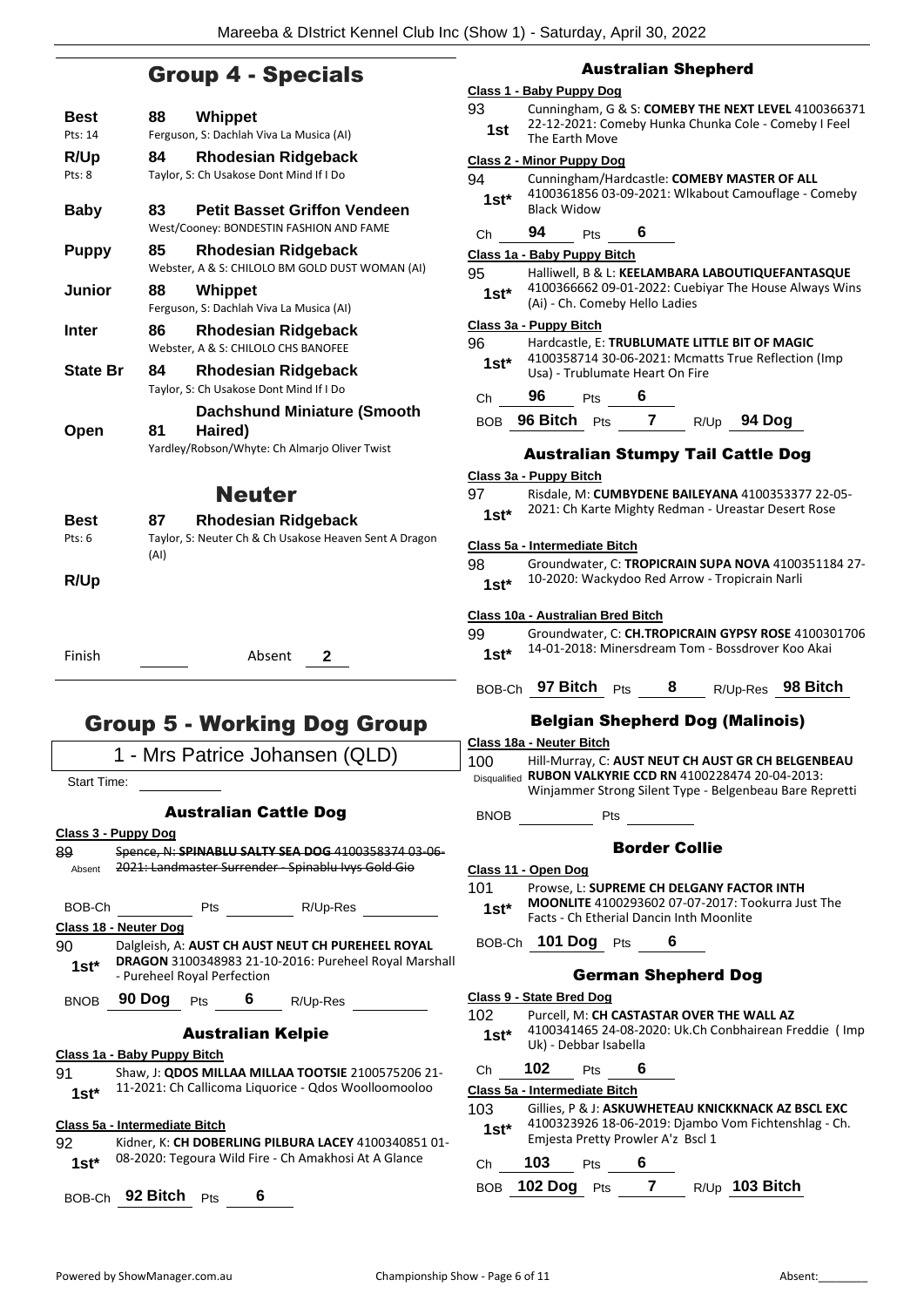## Swedish Vallhund

### **Class 5 - Intermediate Dog**

104 Proudfoot, A: **OSUNO GREY GRENADE (IMP NZ)** 061362020 24-05-2020: Adavalls Enda Eskil - Tamriel Good As Gold **1st\***

BOB-Ch **104 Dog** Pts **6**

## Welsh Corgi (Pembroke)

- **Class 4 - Junior Dog**
- 105 Field/Wheeler: **CUUCHIN LIFE O THE PARTY** 4100352192 27-03-2021: Ch. Cuuchin Party On - Cuuchin A Splasha Fairy **1st**\*  $\frac{27-03-20}{\text{Dust (A.1)}}$
- BOB-Ch **105 Dog** Pts **6**

# Group 5 - Specials

**Best 101 Border Collie** Pts: 16 Prowse, L: SUPREME CH DELGANY FACTOR INTH MOONLITE **R/Up 105 Welsh Corgi (Pembroke)** Pts: 6 Field/Wheeler: Cuuchin Life O The Party **Baby 91 Australian Kelpie** Shaw, J: Qdos Millaa Millaa Tootsie **Minor 94 Australian Shepherd** Cunningham/Hardcastle: Comeby Master of All **Puppy 96 Australian Shepherd** Hardcastle, E: Trublumate Little Bit Of Magic **Junior 105 Welsh Corgi (Pembroke)** Field/Wheeler: Cuuchin Life O The Party **Inter 103 German Shepherd Dog** Gillies, P & J: Askuwheteau KnickKnack AZ BSCL EXC **State Br 102 German Shepherd Dog** Purcell, M: CH CASTASTAR OVER THE WALL AZ **Aus Br 99 Australian Stumpy Tail Cattle Dog** Groundwater, C: CH.TROPICRAIN GYPSY ROSE **Open 101 Border Collie** Prowse, L: SUPREME CH DELGANY FACTOR INTH MOONLITE Neuter **Best 90 Australian Cattle Dog** Pts: 7 Dalgleish, A: Aust Ch Aust Neut Ch Pureheel Royal Dragon **R/Up** Finish Absent **4**

# Group 6 - Utility Group

# 1 - Mrs Patrice Johansen (QLD)

Start Time:

# Boxer

#### **Class 2 - Minor Puppy Dog**

- 106 Svejka, G: **JORGIA TOMMY TURBO** 4100360349 16-08-
	- 2021: Jorgia Zeus Nolan Jorgia Fight Like A Girl **1st\***

**Class 10 - Australian Bred Dog**

107 Campbell/Bastin: **CH ELKOHE KNICKERDROPPA** 4100331345 31-12-2019: Ch Boxvale Stormy Encounter - Ch Ronin Jail Bait (Ai) (Imp Nz) Absent

Ch **106** Pts **6** Res

#### **Class 2a - Minor Puppy Bitch**

108 Graham, C: **GLENMORNE PRETTY PACKAGE (IMP NZ)** 09837-2021 07-10-2021: Nz Ch Ronin Bravo Romeo Bravo(Nzl) - Nz Ch Ronin Lost In Translation (Nzl) Absent

Ch Pts

BOB **106 Dog** Pts **6** R/Up

# **Bullmastiff**

|        | Class 3a - Puppy Bitch                                 |
|--------|--------------------------------------------------------|
| 109    | Stennings, B & M: RIVERHOLM CREME BRULEE               |
| $1st*$ | 4100358105 20-07-2021: Fireball Simba Congoriverhome - |
|        | Riverhome Luna River                                   |

BOB-Ch **109 Bitch** Pts **6**

## Cane Corso

#### **Class 5 - Intermediate Dog**

- 110 Leefe, H: **REDGLADIATOR HERCULES** 2100544960 02-08- Absent 2020: Impact Sangue Magnifica - Redgladiator Galatea
- BOB-Ch Pts

#### Dobermann

#### **Class 2 - Minor Puppy Dog**

111 Bisart Kennels: **BISART THE BLUE PRINT** 3100440194 25-10- 2021: Ch Bisart Optimus Prime Et - Noahbella Honey **1st\***

#### **Class 5 - Intermediate Dog**

112 Hill, T: **WALAMARA GLOWING EMBERS** 3100398875 17-09- 2019: Sup Ch Walamara Quik-Off The Mark (Imp Nz) - Ch Walamara Rapid-Rhythm (Imp Nz) **1st**

#### **Class 11 - Open Dog**

113 Kidner, K: **SUP CH JODOBIE BY CHANCE** 4100283764 21-11- 2016: Ch Doberling Barack - Doberling Ha Rah Rah **1st\***

```
Ch 111 Pts 8 Res 113
```
**Class 5a - Intermediate Bitch**

114 Hill, C & T: **BAKI KAFA PAY IT FORWARD LEMILS (IMP USA)** WS65918702 05-07-2019: Am Ch Von Luka's Big Surf Am Ra - Am Ch Mandolin Whisper From The Mirror Am Cd Am Ra **1st\***

#### **Class 9a - State Bred Bitch**

115 Kidner, K: **CH.DOBERLING JAMEKAS JOY** 4100285549 29- 12-2016: Tornadobe Eagle Rock (Imp Nz) - Ch Doberling Mae De Lana **1st\***

| Ch | 115 | <b>Pts</b> | Res | - 114                           |
|----|-----|------------|-----|---------------------------------|
|    |     |            |     | BOB 111 Dog Pts 10 R/Up 113 Dog |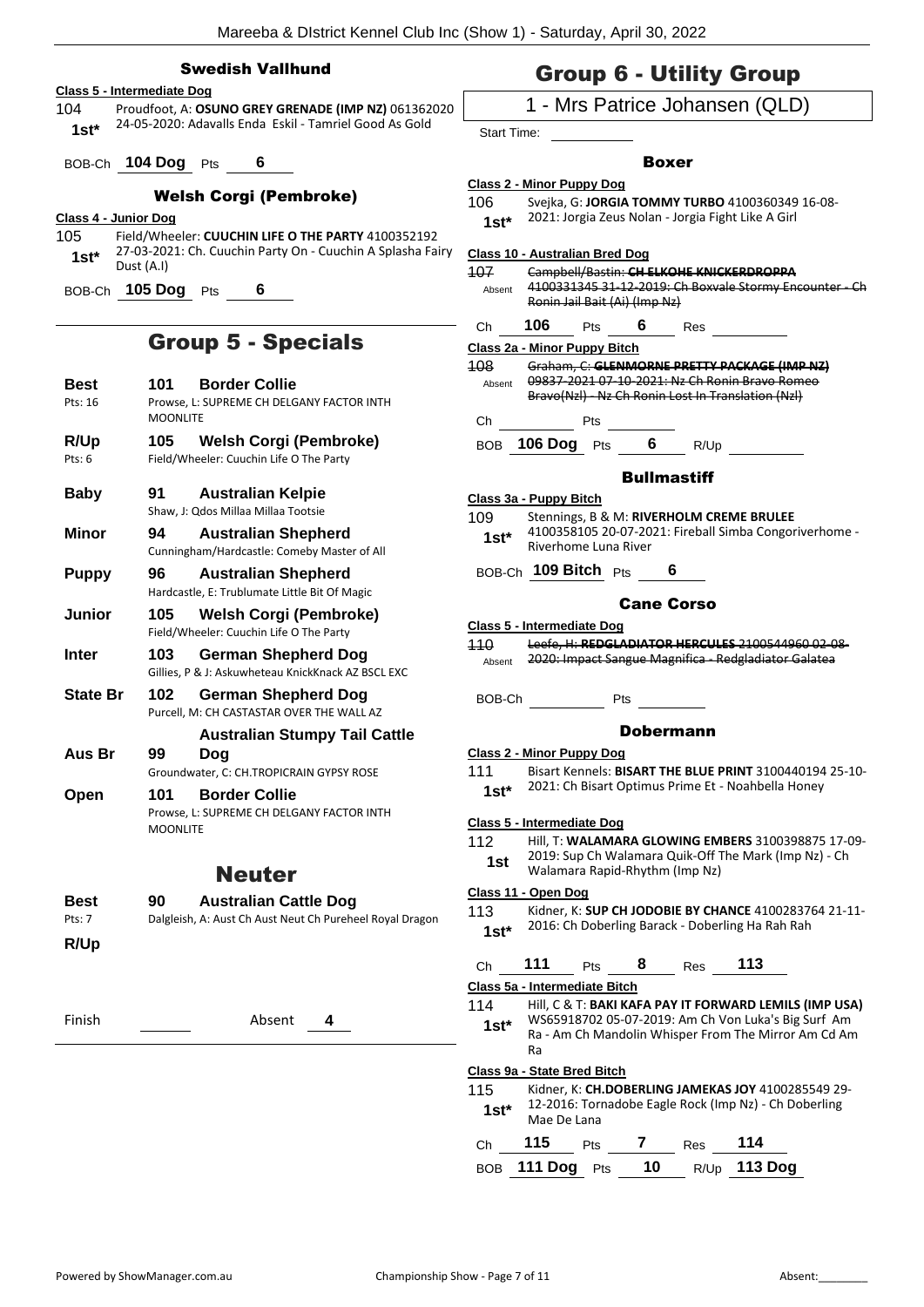| <b>Dogue de Bordeaux</b>                                                                                                                               | <b>Schnauzer (Miniature)</b>                                                                                                                                                            |
|--------------------------------------------------------------------------------------------------------------------------------------------------------|-----------------------------------------------------------------------------------------------------------------------------------------------------------------------------------------|
| Class 4 - Junior Dog                                                                                                                                   | Class 10 - Australian Bred Dog                                                                                                                                                          |
| 116<br>Lamb, T: AUST CH NANMAS MR MAHOGANY 4100347675<br>15-12-2020: Am Ch Duke Udson Junior De La Demeure<br>$1st*$<br>Combreenne - Moloscyg Lil Fire | 126<br>Halliwell, B & L: CH. KEELAMBARA AVIN A WHINE OR TWO<br>4100286607 14-01-2017: Sup. Ch. Keelambara Sinnerz R<br>$1st*$<br>Grinnerz - Gr. Ch. Keelambara Charmed N Dangerous (Ai) |
| 6<br>116<br>Pts<br>Ch                                                                                                                                  | 126<br>6<br>Pts<br>Ch                                                                                                                                                                   |
| Class 1a - Baby Puppy Bitch                                                                                                                            | Class 3a - Puppy Bitch                                                                                                                                                                  |
| 117<br>Taylor, C: NORTHENSTARR FURST LOVE 4100366081 08-01-<br>2022: Ozzy De La Tribu De Laza - Redsomore Black Pearl<br>$1st*$                        | 127<br>Halliwell, B & L: KEELAMBARA HELL OF A CREATION<br>4100358707 07-07-2021: Gr. Ch. Keelambara Ultimate<br>$1st*$<br>Creation - Keelambara Heaven Or Hell                          |
| Class 5a - Intermediate Bitch                                                                                                                          | Class 5a - Intermediate Bitch                                                                                                                                                           |
| 118<br>Lamb, T: AUST CH NANMAS KHALEESI 4100340293 27-07-<br>2020: Ch Bronzantiq Counting Stars - Ch Bulladulla Indiana<br>$1st*$<br>Jolie (Ai)        | 128<br>Halliwell, B & L: CH. KEELAMBARA ALLURE OF MISTLETOE<br>4100331625 25-12-2019: Gr. Ch. Keelambara Ultimate<br>$1st*$<br>Creation - Ch. Keelambara Uncork T Inna Charm            |
| 118<br>Pts<br>6<br>Ch                                                                                                                                  | 128<br>127<br>Pts<br>$\overline{7}$<br>Res<br>Ch                                                                                                                                        |
| 7 $R/Up$ 118 Bitch<br>BOB 116 Dog Pts                                                                                                                  | $8 -$<br>R/Up 126 Dog<br>BOB 127 Bitch Pts                                                                                                                                              |
| <b>German Pinscher</b>                                                                                                                                 | <b>St. Bernard</b>                                                                                                                                                                      |
| Class 5a - Intermediate Bitch                                                                                                                          | Class 3 - Puppy Dog                                                                                                                                                                     |
| 119<br>Giller, K: ANGELSUN OF COSMIC JP (IMP JPN) JKC-GP1-<br>00005/20 04-06-2020: Int.Ch.Ch(Am)Nevars Xcess Temerity<br>$1st*$                        | 129<br>Mulholland/McKillop Davies: CH SALHIA FIRST KING OF<br>THE NORTH 4100353932 07-05-2021: Nz Ch. Ch Nyranda<br>$1st*$                                                              |
| - Int.Ch.Ch.Kanon Amadeus Of Cosmic Jp<br>BOB-Ch 119 Bitch Pts<br>6                                                                                    | Rebel With A Cause - Snomark JJ Queen Of Hearts<br>BOB-Ch 129 Dog Pts<br>6                                                                                                              |
| <b>Neapolitan Mastiff</b>                                                                                                                              |                                                                                                                                                                                         |
| Class 5 - Intermediate Dog                                                                                                                             | <b>Group 6 - Specials</b>                                                                                                                                                               |
| 120<br>Mulholland, D: CH CANERUSSARE STIRLING 4100321393                                                                                               |                                                                                                                                                                                         |
| 07-05-2019: Ch Hugo Of Witches Meltingpot - Ch Polemistis<br>$1st*$<br>Decharlotte                                                                     | <b>Best</b><br>111<br>Dobermann<br>Pts: 24<br>Bisart Kennels: Bisart The Blue Print                                                                                                     |
| 120<br>6<br>Pts<br>Ch                                                                                                                                  | R/Up<br>124<br><b>Rottweiler</b>                                                                                                                                                        |
| Class 9a - State Bred Bitch                                                                                                                            | Pts: 14<br>Jones, C: AUSTRALIAN CHAMPION VONHERZEN BASU YUMI                                                                                                                            |
| 121<br>Mulholland, D: SUP CH CANERUSSARE SHES A PEARLA<br>4100311277 26-09-2018: Ch Hinto Of Witches Meltingpot -<br>$1st*$                            | <b>ALWAYS</b>                                                                                                                                                                           |
| Ch Polistis De Charlotte<br>121<br>6<br>Pts<br>Сh                                                                                                      | <b>Baby</b><br>117<br>Dogue de Bordeaux<br>Taylor, C: NorthenStarr Furst Love                                                                                                           |
| $\overline{7}$<br>BOB 121 Bitch Pts<br><b>120 Dog</b><br>R/Up                                                                                          | 111<br>Minor<br>Dobermann<br>Bisart Kennels: Bisart The Blue Print                                                                                                                      |
| <b>Portuguese Water Dog</b>                                                                                                                            | 127<br><b>Puppy</b><br><b>Schnauzer (Miniature)</b>                                                                                                                                     |
| Class 10 - Australian Bred Dog                                                                                                                         | Halliwell, B & L: KEELAMBARA HELL OF A CREATION                                                                                                                                         |
| Lilley, M & S: SUP CH RYZYLVA TICKS MY WISH LIST<br>122<br>4100305793 18-04-2018: Sup Ch Ryzylva Make A Wish (Ai)<br>Absent<br>Ra Ryzylva Kia Kaha Re  | 116<br>Junior<br>Doque de Bordeaux<br>Lamb, T: Aust CH Nanmas Mr Mahogany                                                                                                               |
|                                                                                                                                                        | 128<br><b>Schnauzer (Miniature)</b><br>Inter<br>Halliwell, B & L: CH. KEELAMBARA ALLURE OF MISTLETOE                                                                                    |
| <b>Rottweiler</b>                                                                                                                                      | <b>State Br</b><br>124<br><b>Rottweiler</b>                                                                                                                                             |
| Class 4a - Junior Bitch                                                                                                                                | Jones, C: AUSTRALIAN CHAMPION VONHERZEN BASU YUMI<br><b>ALWAYS</b>                                                                                                                      |
| Dolan, L: ROTTGEMS KATROU MERCY 8010007299 27-02-<br>123<br>2021: Rottgems Luin Katar - Rottgems Yasrah Rogue<br>$1st*$                                | Aus Br<br>126<br><b>Schnauzer (Miniature)</b>                                                                                                                                           |
| Class 9a - State Bred Bitch                                                                                                                            | Halliwell, B & L: CH. KEELAMBARA AVIN A WHINE OR TWO                                                                                                                                    |
| 124<br>Jones, C: AUSTRALIAN CHAMPION VONHERZEN BASU<br>YUMI ALWAYS 4100316496 05-10-2018: Sup Ch Bhima Von<br>$1st*$                                   | 113<br>Open<br><b>Dobermann</b><br>Kidner, K: Sup Ch JODOBIE BY Chance                                                                                                                  |
| Muntz (Imp Usa) - Aust Ch Aulsieger Summa Breeze<br>BOB-Ch 124 Bitch Pts 7 R/Up-Res 123 Bitch                                                          | Finish<br>Absent<br>4                                                                                                                                                                   |
| <b>Samoyed</b>                                                                                                                                         |                                                                                                                                                                                         |
| Class 4a - Junior Bitch                                                                                                                                |                                                                                                                                                                                         |
| 125<br>McKinnon, S: KALISA RIGHT-IN THE SPOTLIGHT (AI) IMP NZ                                                                                          |                                                                                                                                                                                         |
| 039112021 25-02-2021: Nz & Aus Ch Silvertips Destind To B<br>$1st*$<br>Witch - Ch Kalisa This Lil Light Of Mine                                        |                                                                                                                                                                                         |

BOB-Ch **125 Bitch** Pts **6**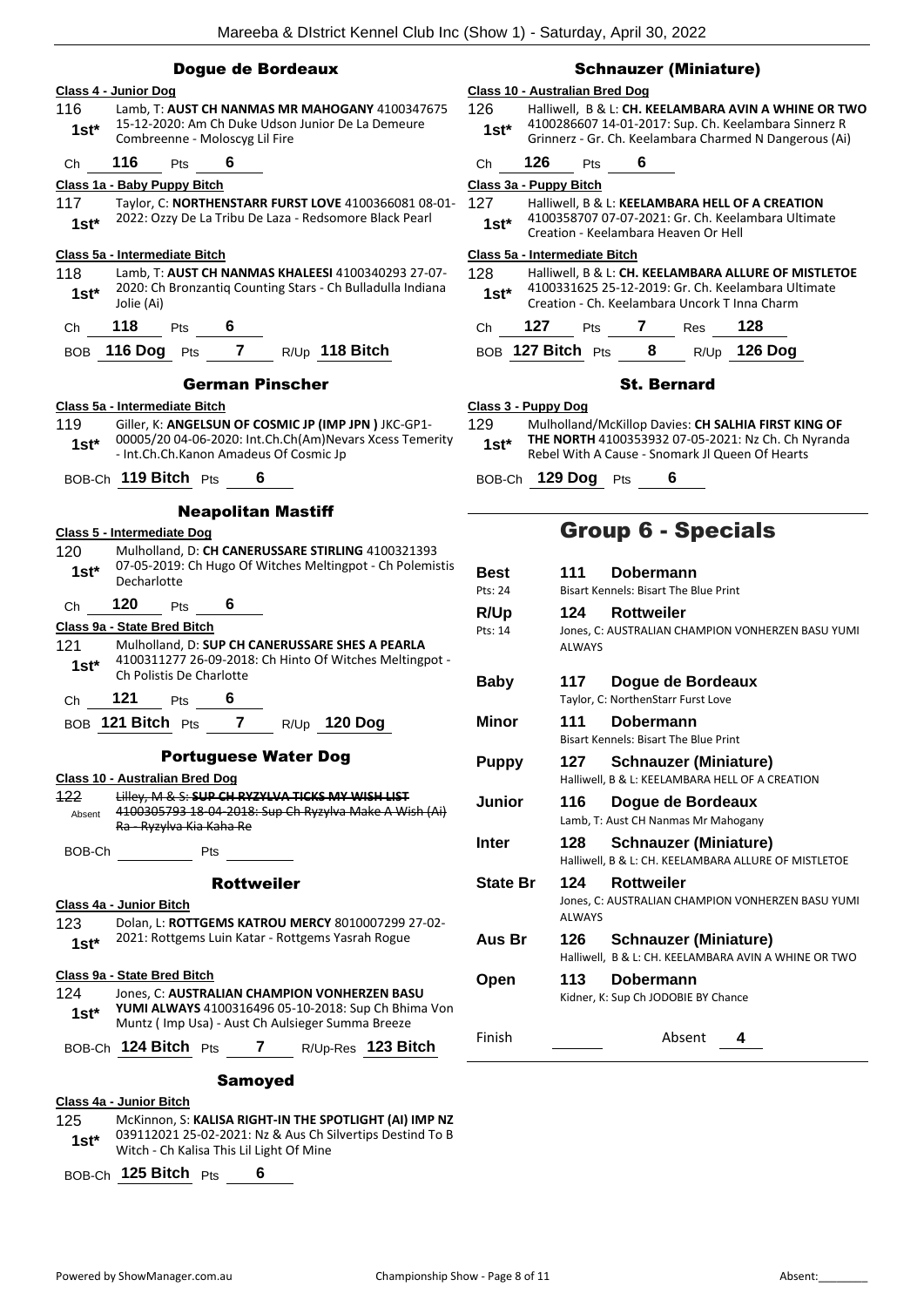**Class 10a - Australian Bred Bitch**

| <b>Group 7 - Non-Sporting Group</b> |  |
|-------------------------------------|--|
| 1 - Mrs Patrice Johansen (QLD)      |  |

Start Time:

#### Boston Terrier

#### **Class 1 - Baby Puppy Dog**

| 130    | Condon, D: OZSTOCK TREASURE WAGON 2100576845 12-      |
|--------|-------------------------------------------------------|
| $1st*$ | 11-2021: Ch Canmoy'sboston Rockefeller (Imp Fin) - Ch |
|        | <b>Ozstock National Treasure</b>                      |

#### **Class 11 - Open Dog**

- 131 Condon, D: **GRAND. CH ZAREBA PACKS A PUNCH** 2100437396 16-09-2015: Am.Gr.Ch.Ch. Campbell Clan's Cruisin For A Bruisin' (Imp Usa) - Gr\\Ch. Zareba The Devine Miss M **1st\***
- Ch **131** Pts **6**

#### **Class 4a - Junior Bitch**

- 132 Condon, D: **LIBERTYBOS ATLANTA** 4100348916 12-01-2021: Ch Merrjay Son O Gum - Ch Libertybos Rain Rain Go Away **1st\***
- Ch **132** Pts **6**

BOB **132 Bitch** Pts **7** R/Up **131 Dog**

#### British Bulldog

- **Class 10 - Australian Bred Dog**
- 133 Grimshaw, A: **CH ESHAD BOBBY** 2100450986 08-05-2016: Eshad Boof - Eshad Shazzy **1st\***
- Ch **133** Pts **6**

#### **Class 9a - State Bred Bitch**

- 134 Grimshaw, A: **CH MORSCAN OH BOTHER** 4100329695 06- 11-2019: Ch Bettabull Ruff N Tuff - Ch Majowrr Lady Credable **1st\***
- Ch **134** Pts **6**
- BOB **133 Dog** Pts **7** R/Up **134 Bitch**

**Class 18 - Neuter Dog**

- 135 Ryan, R & E: **TENCHENO LORD MONTY FAT RASCAL** 4100344743 25-10-2020: Tencheno Reginald Proudfoot (Ai) - Ch. Darjoce Fancy Pants **1st\***
- BNOB **135 Dog** Pts **6** R/Up-Res

Dalmatian

**Class 11 - Open Dog** 136 Gough/Chandler: **SUPREME CH WINTERFALLS SINGIN IN THE RAIN** 4100301538 12-12-2017: Supreme Ch Paceaway Top Gun (Ai) - Nz & Aust Supreme Ch Paceaway Pippi Longstockin Absent Ch Pts **Class 9a - State Bred Bitch** 137 Borisenko, A: **COSMICSTRING UNIVERSALSTARFILI** 4100345581 18-10-2020: Ch Dalilu Gratiano Jc - Fauvic Rebella **1st\*** Ch **137** Pts **6**

# BOB **137 Bitch** Pts **6** R/Up

#### French Bulldog

#### **Class 1 - Baby Puppy Dog**

138 Gobus, A: **LARGYLE FLOAT LIKA BUTTERFLY** 4100366108 18-12-2021: Ch Llachar Fire Storm - Ch Largyle Don De Dieu **1st**

#### **Class 1a - Baby Puppy Bitch**

139 Gobus, A: **LARGYLE FISTFUL OF VENGEANCE** 4100364838 1st\* 25-11-2021: Largyle Infinity War - Ch Kenston Mya Angel

| $1st*$         | 2019: Ch Yohji Le Taureau - Ch Kenston Mya Angel                                                                                           |  |  |  |  |  |
|----------------|--------------------------------------------------------------------------------------------------------------------------------------------|--|--|--|--|--|
|                | BOB-Ch <b>140 Bitch</b> Pts<br>6<br>R/Up-Res                                                                                               |  |  |  |  |  |
|                | Class 18a - Neuter Bitch                                                                                                                   |  |  |  |  |  |
| 141<br>Absent  | Mangano, C: LEMARDEM MISS ROXY 4100275594 05-06-<br>2016: Aveclespoir Prince Spencer - Lemardem Sonja Rose                                 |  |  |  |  |  |
| <b>BNOB</b>    | Pts<br>R/Up-Res                                                                                                                            |  |  |  |  |  |
|                | <b>Great Dane</b>                                                                                                                          |  |  |  |  |  |
|                | Class 2a - Minor Puppy Bitch                                                                                                               |  |  |  |  |  |
| 142            | Bauer, E: ONYXDANES FLYNNSFROLICKINGMUSE (AI)                                                                                              |  |  |  |  |  |
| $1st^*$        | 4100361771 11-10-2021: Yandamar The Mighty Flynn At<br>Ranaldane (Ai) (Irl) - Ch. Onyxdanes Allshamps N Gossip (Ai)                        |  |  |  |  |  |
|                | Class 3a - Puppy Bitch                                                                                                                     |  |  |  |  |  |
| 143<br>$1st^*$ | Bauer, E: BREMILIE BOTTLE FAME BREWGLORY (AI)<br>5100127277 13-09-2021: Ch. Danelyne Inca Gold - Ch.<br>Bremilie Lets Make Some Magic (Ai) |  |  |  |  |  |
|                | $_{\rm BOB\text{-}Ch}$ 143 Bitch $_{\rm Pts}$<br>R/Up-Res 142 Bitch                                                                        |  |  |  |  |  |

140 Gobus, A: **CH LARGYLE DON DE DIEU** 4100316459 25-01-

#### Japanese Spitz

#### **Class 3 - Puppy Dog**

- 144 Field/Faulkner: **JONJAS MAGIC MIRROR** 4100361556 13- 08-2021: Ch. Jonjas Tudor King - Jonjas Snow White **1st\***
	-

# BOB-Ch **144 Dog** Pts **6**

## Poodle (Standard)

**Class 5 - Intermediate Dog**

| 145    | Goonetilleke, D & S: EVOLUER PERFECT ISNT EASY   |
|--------|--------------------------------------------------|
| Absent | 4100334543 20-03-2020: Can & Aust Sup Ch Tees Me |

- Mystro (Imp Can) Aust Ch Evoluer The Legacy **Class 1a - Baby Puppy Bitch**
- 146 Goonetilleke, D & S: **EVOLUER GLITZ AND GLAM** 4100364783 03-12-2021: Am. Ch. Bar-None Riding Shotgun (Imp Usa) Ch. Evoluer Fireworks Absent
- BOB-Ch Pts

#### Poodle (Toy)

- **Class 1 - Baby Puppy Dog**
- 147 Pitcher, T: **EVOQUE SIR CHOCOLATE RIPPLE** 4100364002 17-11-2021: Ch Zstartoys Lil Bronze Fantasy - Evoque Bell 1st<sup>\*</sup> 1/-11-2021: Ch 2<br>Book And Candle

#### **Class 5a - Intermediate Bitch**

148 Tilley, S & E: **BELLISSIMA BLACK VELVET** 4100341325 28- 07-2020: Ch Silkyelk A Night At The Dance - Silkyelk Classic  $1$ st<sup>\*</sup>  $\frac{07-20}{5}$ 

BOB-Ch **148 Bitch** Pts **6**

#### **Schipperke**

#### **Class 5 - Intermediate Dog**

- 149 Cruze/Curwin/Kidner: **MONTERREZ HARD AS NAILS**
- 2100551651 07-10-2020: Am Ch Am Gr Ch. Ch Ebonystar Moonshiner Follow The Leader (Imp Usa) - Ch Monterrez You Better Believe It **1st\***
- **Class 11 - Open Dog**
- 150 Grutzner/Cruse/Curwen/Adkins: **SUP CH, AM GR CH** 
	- **RIVENDELS FORGED IN FIRE(IMP USA)** NP49110203 27-09- 2017: Am Gr Ch Pl Rivendel's Barefoot Bandit - Am Gr Ch Br Rivendel's Catching Fire **1st\***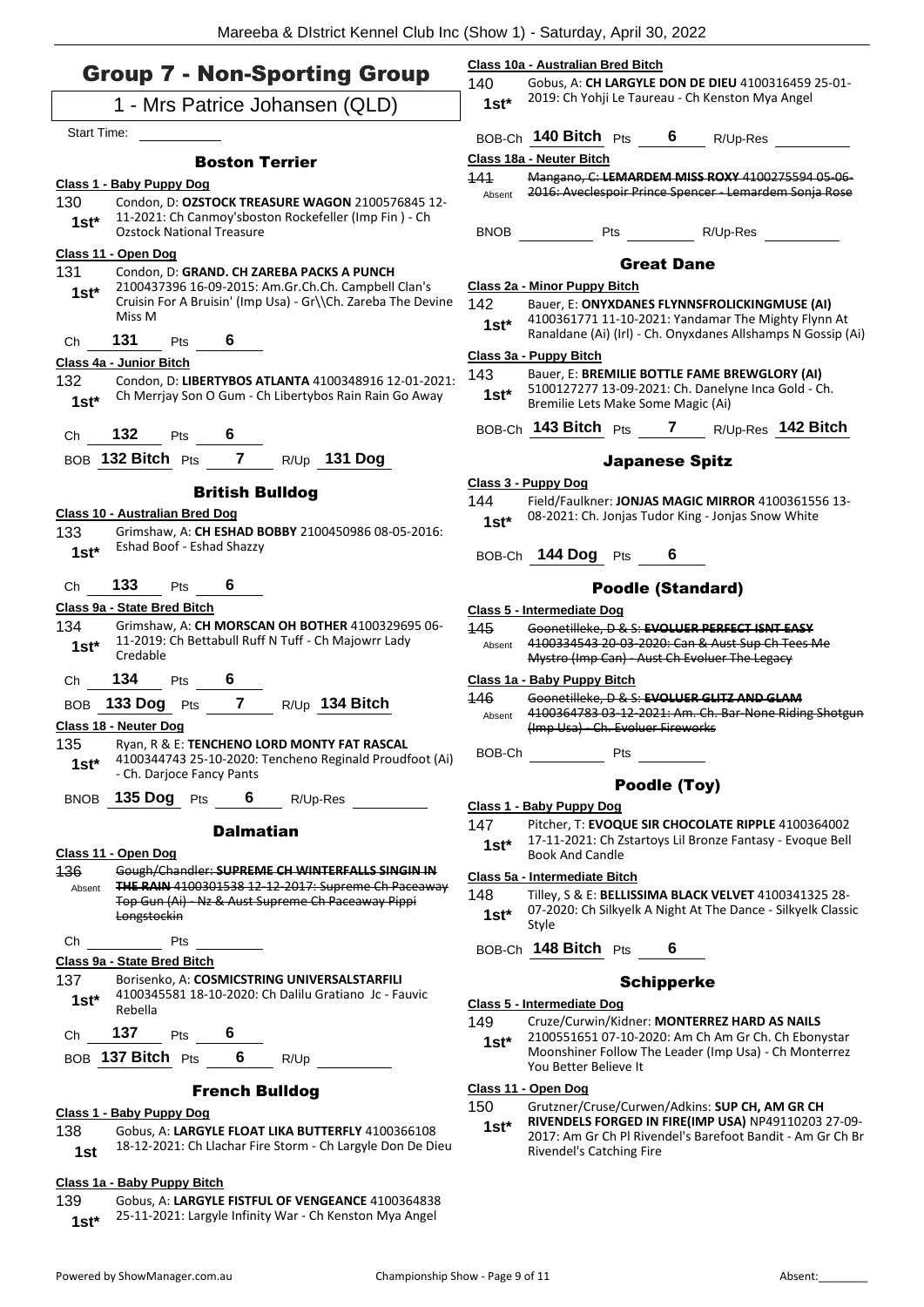| Ch                                                                                                                                    |                                                                                                                                                                          |     |                 | 150 Pts 7 Res 149              |                     |  |  |  |
|---------------------------------------------------------------------------------------------------------------------------------------|--------------------------------------------------------------------------------------------------------------------------------------------------------------------------|-----|-----------------|--------------------------------|---------------------|--|--|--|
| Class 4a - Junior Bitch                                                                                                               |                                                                                                                                                                          |     |                 |                                |                     |  |  |  |
| 151<br>1st*                                                                                                                           | Grutzner/Adkins: CH SUNFIRE EVA DESTRUCTION<br>3100424100 16-01-2021: Am Gr Ch/Aust Ch Ebonystar<br>Moonshiner Follow The Leader (Imp Usa) - Ch Adorin In Liu<br>Of Lucy |     |                 |                                |                     |  |  |  |
| Ch                                                                                                                                    | 151                                                                                                                                                                      | Pts | - 6             |                                |                     |  |  |  |
|                                                                                                                                       | BOB 150 Dog Pts                                                                                                                                                          |     | 8 <sup>1</sup>  |                                | R/Up <b>149 Dog</b> |  |  |  |
|                                                                                                                                       |                                                                                                                                                                          |     | <b>Shih Tzu</b> |                                |                     |  |  |  |
| Class 9 - State Bred Dog                                                                                                              |                                                                                                                                                                          |     |                 |                                |                     |  |  |  |
| 152<br>$1st^*$                                                                                                                        | Hawke, R: CH TZUTIQUE SETTING SAIL 4100328108 22-10-<br>2019: Sup Ch Tzutique Paint By Numbers - Ch Tzutique<br>Game Of Fools                                            |     |                 |                                |                     |  |  |  |
|                                                                                                                                       | BOB-Ch 152 Dog Pts                                                                                                                                                       |     |                 | 6                              |                     |  |  |  |
|                                                                                                                                       |                                                                                                                                                                          |     |                 | <b>Xoloitzcuintle Standard</b> |                     |  |  |  |
| Class 2 - Minor Puppy Dog                                                                                                             |                                                                                                                                                                          |     |                 |                                |                     |  |  |  |
| 153.<br>Kersevani. L: FOLKVAR CALAVERA 4100363244 30-10-2021:<br>Ch Amorenekid Pablo Escobare - Ch Amorenekid Just A<br>1st*<br>loker |                                                                                                                                                                          |     |                 |                                |                     |  |  |  |
|                                                                                                                                       | BOB-Ch 153 Dog Pts                                                                                                                                                       |     |                 | 6                              |                     |  |  |  |
|                                                                                                                                       | <b>Group 7 - Specials</b>                                                                                                                                                |     |                 |                                |                     |  |  |  |

| Best<br>Pts: 20 | Poodle (Toy)<br>148<br>Tilley, S & E: Bellissima Black Velvet                                                   |  |  |
|-----------------|-----------------------------------------------------------------------------------------------------------------|--|--|
| R/Up<br>Pts: 10 | <b>Schipperke</b><br>150<br>Grutzner/Cruse/Curwen/Adkins: Sup Ch, Am Gr Ch<br>RIVENDELS FORGED IN FIRE(IMP USA) |  |  |
| <b>Baby</b>     | 139<br><b>French Bulldog</b><br>Gobus, A: LARGYLE Fistful of vengeance                                          |  |  |
| <b>Minor</b>    | <b>Xoloitzcuintle Standard</b><br>153<br>Kersevani, L: Folkvar Calavera                                         |  |  |
| <b>Puppy</b>    | 143<br><b>Great Dane</b><br>Bauer, E: Bremilie Bottle Fame BrewGlory (AI)                                       |  |  |
| Junior          | 132<br><b>Boston Terrier</b><br>Condon, D: Libertybos Atlanta                                                   |  |  |
| <b>Inter</b>    | 148<br>Poodle (Toy)<br>Tilley, S & E: Bellissima Black Velvet                                                   |  |  |
| <b>State Br</b> | 152<br><b>Shih Tzu</b><br>Hawke, R: CH TZUTIQUE SETTING SAIL                                                    |  |  |
| Aus Br          | 133<br><b>British Bulldog</b><br>Grimshaw, A: CH ESHAD BOBBY                                                    |  |  |
| Open            | 150<br><b>Schipperke</b><br>Grutzner/Cruse/Curwen/Adkins: Sup Ch, Am Gr Ch<br>RIVENDELS FORGED IN FIRE(IMP USA) |  |  |
|                 | <b>Neuter</b>                                                                                                   |  |  |
| Best<br>Pts: 6  | <b>British Bulldog</b><br>135<br>Ryan, R & E: Tencheno Lord Monty Fat Rascal                                    |  |  |
| R/Up            |                                                                                                                 |  |  |
|                 |                                                                                                                 |  |  |
| Finish          | Absent<br>4                                                                                                     |  |  |